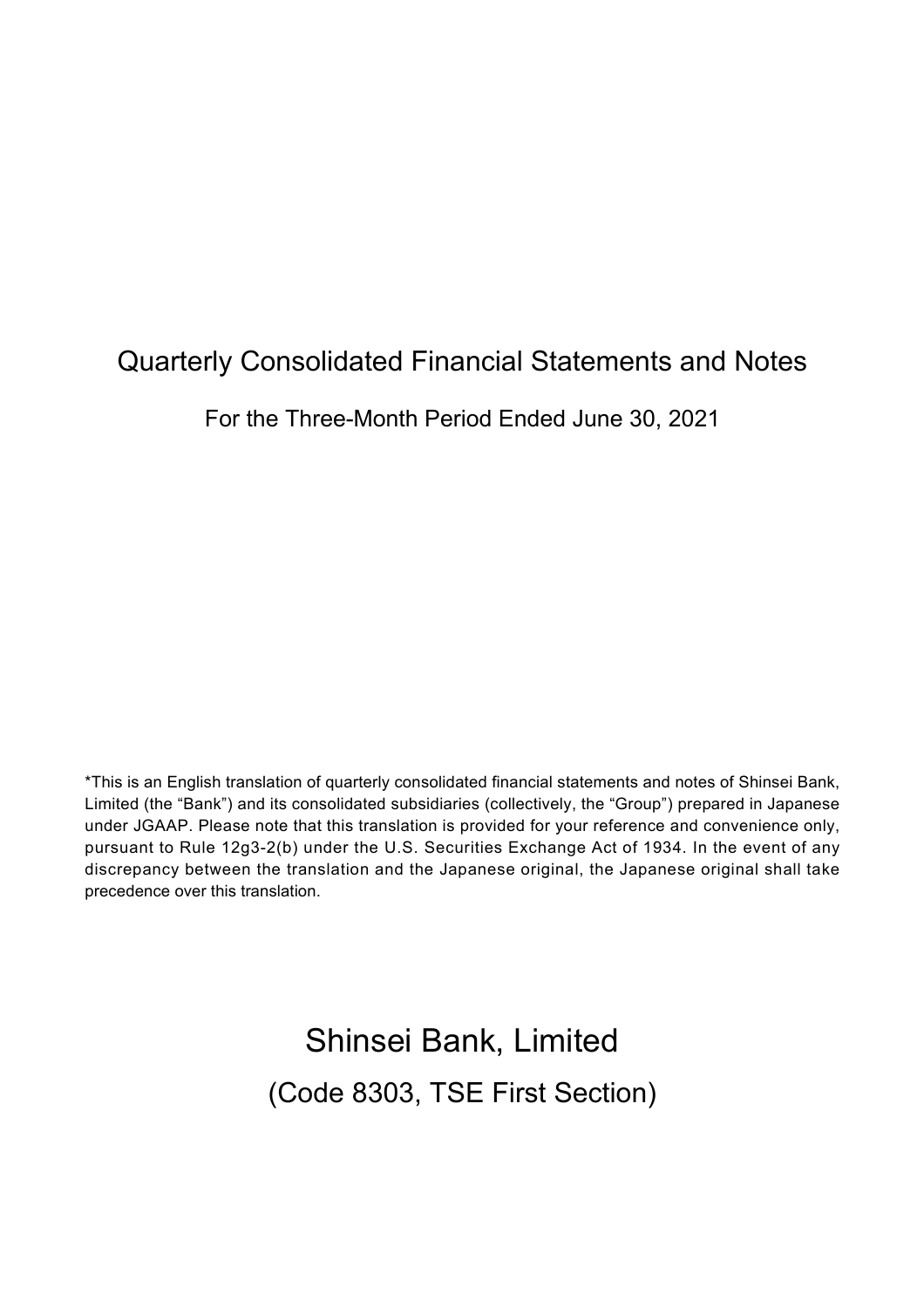## **Quarterly Consolidated Balance Sheets**

Shinsei Bank, Limited, and Consolidated Subsidiaries As of March 31, 2021 and June 30, 2021

|                                                                                                                       |                    | (Millions of yen)    |
|-----------------------------------------------------------------------------------------------------------------------|--------------------|----------------------|
|                                                                                                                       | March 31, 2021     | June 30, 2021        |
| <b>ASSETS</b>                                                                                                         |                    |                      |
| Cash and due from banks                                                                                               | ¥ 1,919,075        | ¥ 1,915,486          |
| Other monetary claims purchased                                                                                       | 46,187             | 42,445               |
| <b>Trading assets</b>                                                                                                 | 170,376            | 173,570              |
| Monetary assets held in trust                                                                                         | 393,949            | 397,205              |
| Securities                                                                                                            | 929,717            | 957,678              |
| Loans and bills discounted                                                                                            | 5,233,605<br>1     | 1<br>5,209,504       |
| Foreign exchanges                                                                                                     | 83,730             | 55,288               |
| Lease receivables and leased investment assets                                                                        | 192,147            | 191,708              |
| Other assets                                                                                                          | 1,2<br>1,154,474   | 1,2<br>1,152,408     |
| Premises and equipment                                                                                                | 63,878             | 62,441               |
| Intangible assets                                                                                                     | 3,4<br>68,685      | 3,4<br>66,569        |
| Assets for retirement benefits                                                                                        | 19,482             | 19,694               |
| Deferred tax assets                                                                                                   | 9,985              | 10,259               |
| Customers' liabilities for acceptances and guarantees                                                                 | 567,777            | 571,880              |
| Reserve for credit losses                                                                                             | (112, 897)         | (110, 296)           |
| [Total assets]                                                                                                        | ¥10,740,174        | ¥10,715,845          |
| <b>LIABILITIES AND EQUITY</b>                                                                                         |                    |                      |
| Liabilities:                                                                                                          |                    |                      |
| Deposits                                                                                                              | ¥ 6,056,191        | ¥ 6,027,860          |
| Negotiable certificates of deposit                                                                                    | 515,140            | 512,540              |
| Call money and bills sold                                                                                             | 30.000             | 46,023               |
| Payables under repurchase agreements                                                                                  | 47,712             | 35,529               |
| Payables under securities lending transactions                                                                        | 395,449            | 409,863              |
| <b>Trading liabilities</b>                                                                                            | 148,393            | 150,929              |
| Borrowed money                                                                                                        | 1,026,679          | 987,845              |
| Foreign exchanges                                                                                                     | 889                | 960                  |
| Short-term corporate bonds                                                                                            | 218,800            | 229,700<br>373,566   |
| Corporate bonds<br>Other liabilities                                                                                  | 367,534<br>374,978 | 379,383              |
| Accrued employees' bonuses                                                                                            | 8,504              | 2,525                |
| Accrued directors' bonuses                                                                                            | 41                 | 10                   |
| Liabilities for retirement benefits                                                                                   | 8,084              | 8,057                |
| Reserve for directors' retirement benefits                                                                            | 19                 | 20                   |
| Reserve for reimbursement of deposits                                                                                 | 391                | 351                  |
| Reserve for reimbursement of debentures                                                                               | 3,355              | 3,341                |
| Reserve for losses on interest repayments                                                                             | 39,096             | 36,758               |
| Deferred tax liabilities                                                                                              | 393                | 355                  |
| Acceptances and guarantees                                                                                            | 567,777            | 571,880              |
| [Total liabilities]                                                                                                   | 9,809,431          | 9,777,503            |
| Equity:                                                                                                               |                    |                      |
| Shareholders' equity:                                                                                                 |                    |                      |
| Common stock                                                                                                          | 512.204            | 512,204              |
| Capital surplus                                                                                                       | 72,961             | 72,961               |
| Retained earnings                                                                                                     | 431,623            | 440,768              |
| Treasury stock, at cost                                                                                               | (81, 464)          | (81, 381)            |
| [Total shareholders' equity]                                                                                          | 935,324            | 944,553              |
| Accumulated other comprehensive income:                                                                               |                    |                      |
| Unrealized gain (loss) on available-for-sale securities<br>Deferred gain (loss) on derivatives under hedge accounting | (593)<br>(16, 799) | (3,034)<br>(15, 235) |
| Foreign currency translation adjustments                                                                              | (1, 133)           | (1,086)              |
| Defined retirement benefit plans                                                                                      | 5,495              | 5,342                |
| [Total accumulated other comprehensive income]                                                                        | (13,031)           | (14, 012)            |
| Stock acquisition rights                                                                                              | 149                | 132                  |
| Noncontrolling interests                                                                                              | 8,300              | 7,668                |
| [Total equity]                                                                                                        | 930,742            | 938,341              |
| [Total liabilities and equity]                                                                                        | ¥10,740,174        | ¥10,715,845          |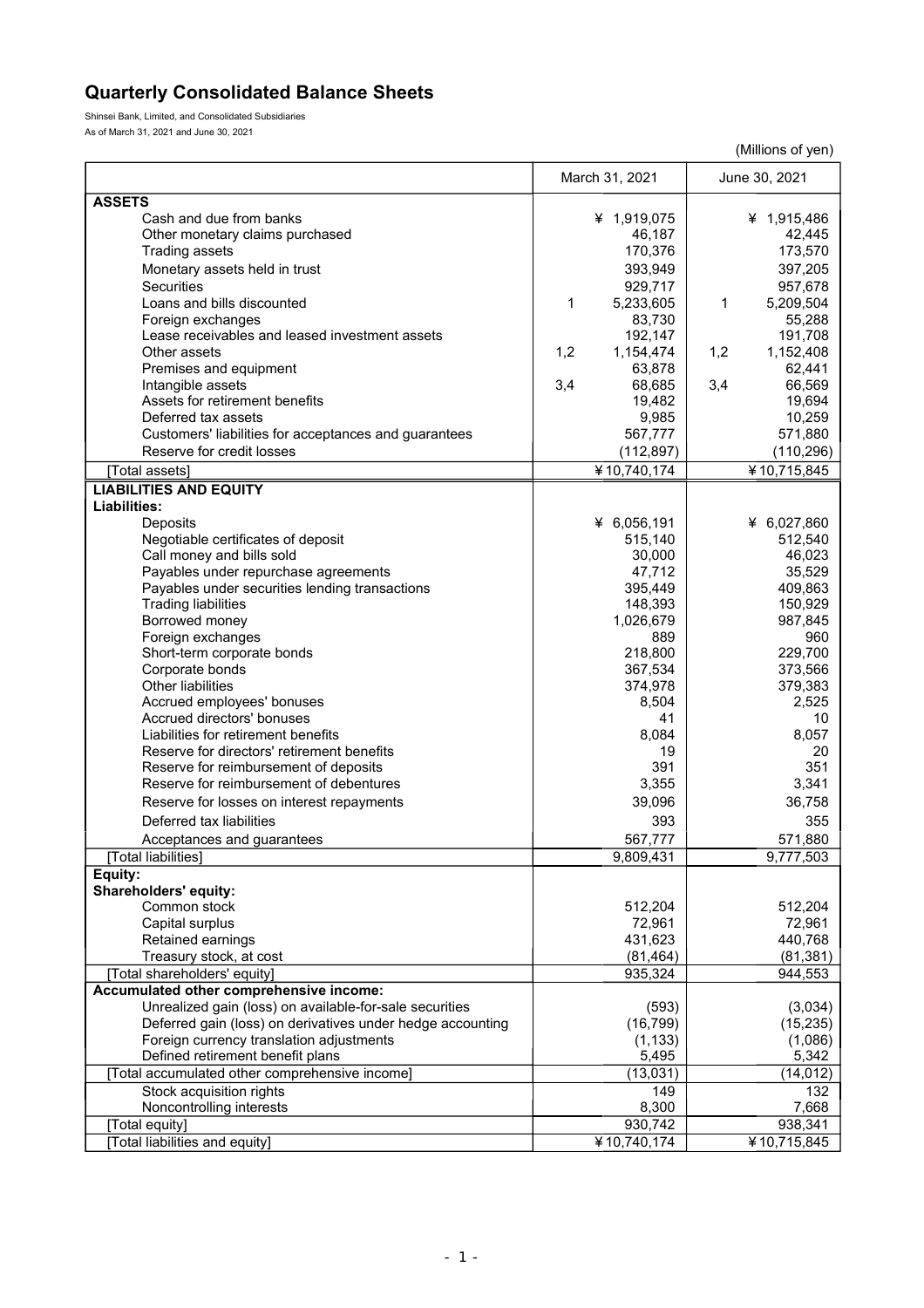## **Quarterly Consolidated Statements of Income**

Shinsei Bank, Limited, and Consolidated Subsidiaries For the three-month periods ended June 30, 2020 and 2021

|                                                        |                               |        |   | (Millions of yen)             |
|--------------------------------------------------------|-------------------------------|--------|---|-------------------------------|
|                                                        | June 30, 2020<br>$(3$ months) |        |   | June 30, 2021<br>$(3$ months) |
| <b>ORDINARY INCOME</b>                                 | ¥                             | 89,953 |   | ¥<br>92,387                   |
| Interest income                                        |                               | 35,260 |   | 34,083                        |
| Interest on loans and bills discounted                 |                               | 33,157 |   | 32,052                        |
| Interest and dividends on securities                   |                               | 1,561  |   | 1,434                         |
| Fees and commissions income                            |                               | 12,760 |   | 13,976                        |
| Trading income                                         |                               | 1,456  |   | 3,596                         |
| Other business income                                  | 1                             | 37,095 | 1 | 35,273                        |
| Other ordinary income                                  | 2                             | 3,379  | 2 | 5,457                         |
| <b>ORDINARY EXPENSES</b>                               |                               | 82,555 |   | 77,636                        |
| Interest expenses                                      |                               | 3,713  |   | 3,325                         |
| Interest on deposits                                   |                               | 1,158  |   | 877                           |
| Interest on borrowings                                 |                               | 801    |   | 579                           |
| Interest on corporate bonds                            |                               | 107    |   | 858                           |
| Fees and commissions expenses                          |                               | 6,348  |   | 6,354                         |
| <b>Trading losses</b>                                  |                               | 77     |   |                               |
| Other business expenses                                | 3                             | 22,946 | 3 | 22,527                        |
| General and administrative expenses                    | 4                             | 36,571 | 4 | 38,826                        |
| Other ordinary expenses                                | 5                             | 12,899 | 5 | 6,602                         |
| <b>ORDINARY PROFIT</b>                                 |                               | 7,397  |   | 14,750                        |
| Extraordinary gains                                    |                               | 0      |   | 0                             |
| <b>Extraordinary losses</b>                            | 6                             | 160    | 6 | 129                           |
| Income before income taxes                             |                               | 7,237  |   | 14,621                        |
| Income taxes (benefit)                                 |                               | 1,369  |   | 2,807                         |
| Profit                                                 |                               | 5,867  |   | 11,813                        |
| Profit (loss) attributable to noncontrolling interests |                               | (43)   |   | 210                           |
| PROFIT ATTRIBUTABLE TO OWNERS OF THE PARENT            | ¥                             | 5,911  |   | 11,602<br>¥                   |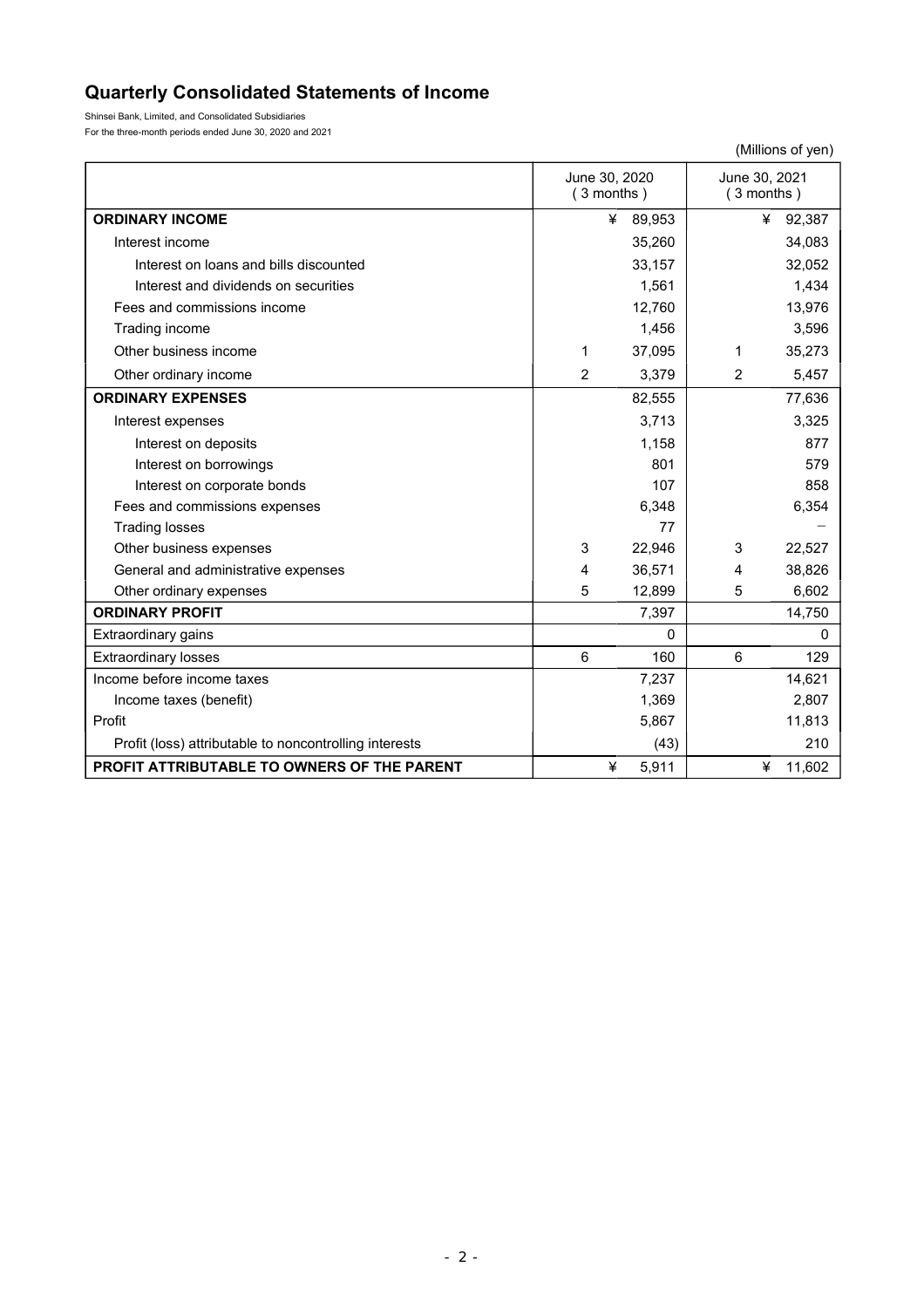## **Quarterly Consolidated Statements of Comprehensive Income**

Shinsei Bank, Limited, and Consolidated Subsidiaries For the three-month periods ended June 30, 2020 and 2021

|                                                            |                            | (Millions of yen)          |
|------------------------------------------------------------|----------------------------|----------------------------|
|                                                            | June 30, 2020<br>3 months) | June 30, 2021<br>3 months) |
| <b>PROFIT</b>                                              | ¥<br>5,867                 | ¥ 11,813                   |
| <b>OTHER COMPREHENSIVE INCOME</b>                          | (1,873)                    | (1, 476)                   |
| Unrealized gain (loss) on available-for-sale securities    | (132)                      | (2,958)                    |
| Deferred gain (loss) on derivatives under hedge accounting | (181)                      | 1,563                      |
| Foreign currency translation adjustments                   | 15                         | 42                         |
| Defined retirement benefit plans                           | 26                         | (152)                      |
| Share of other comprehensive income in affiliates          | (1,601)                    | 27                         |
| <b>COMPREHENSIVE INCOME</b>                                | 3,994<br>¥                 | ¥ $10,337$                 |
| (Breakdown)                                                |                            |                            |
| Attributable to:                                           |                            |                            |
| Owners of the parent                                       | ¥<br>4,060                 | ¥ 10,621                   |
| Noncontrolling interests                                   | (66)                       | (284)                      |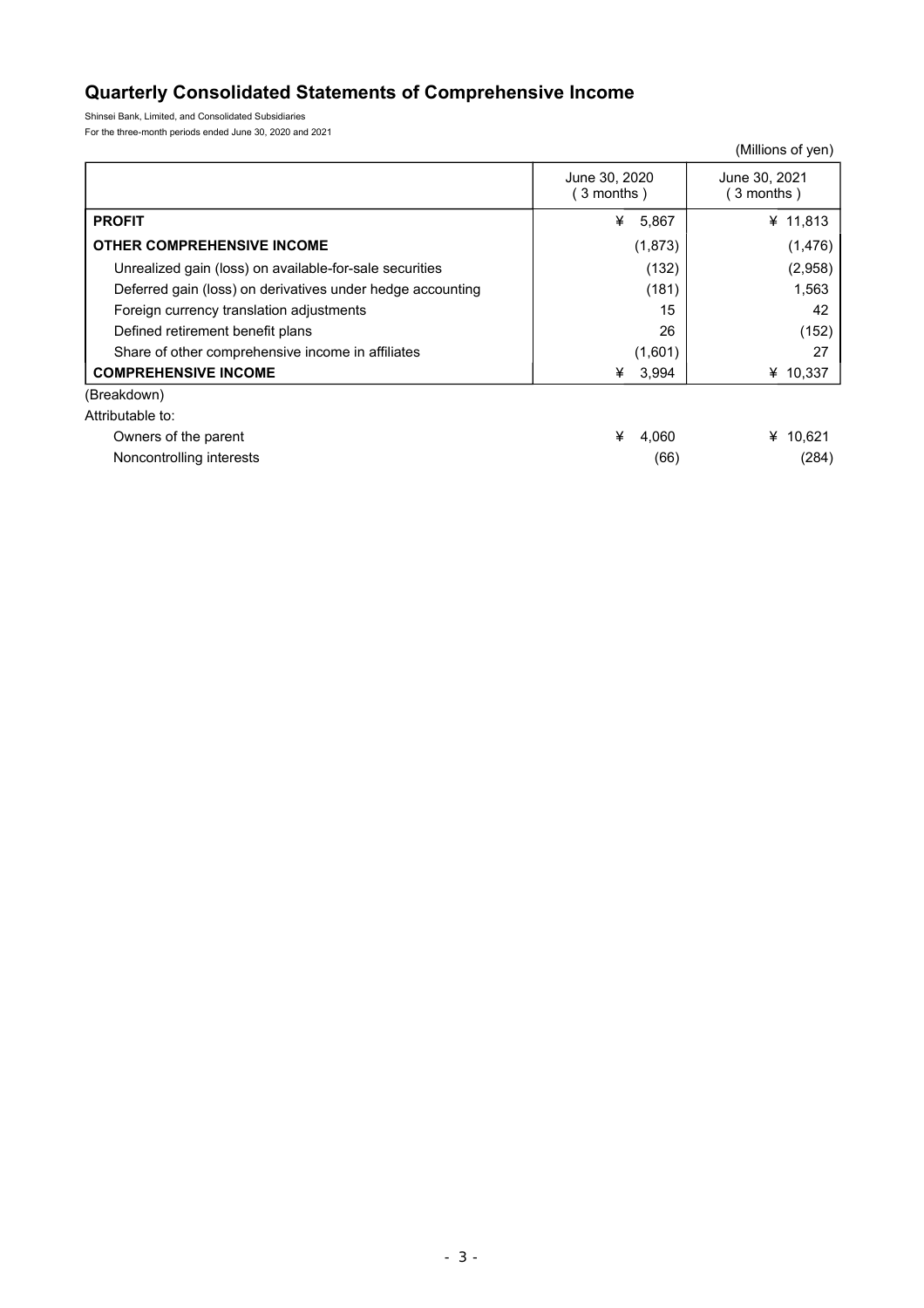#### **Notes to Quarterly Consolidated Financial Statements**

#### **(Change in accounting policy)**

(Application of Accounting Standard for Revenue Recognition and Its Implementation Guidance) The Group applied the "Accounting Standard for Revenue Recognition" (Accounting Standards Board of Japan ("ASBJ") Statement No. 29, March 31, 2020) and "Implementation Guidance on Accounting Standard for Revenue Recognition" (ASBJ Guidance No. 30, March 26, 2021) from the beginning of the first quarter of the current fiscal year, and the Group recognized revenue at the amount expected to be received in exchange for the promised goods or services at the time the control of those goods or services was transferred to the customer. As a result, annual membership fees income which some consolidated subsidiaries record from credit cards for the intermediation of comprehensive credit purchases were changed to recognize on a pro rata basis over a certain period because the subsidiaries fulfill their performance obligations over time. Also, in the case where the consolidated subsidiaries were involved in the transactions as agents, the revenues were recognized in net amounts less commission expenses paid by the consolidated subsidiaries to third parties other than customers. In addition, the timing of recognition of revenues from agency commissions for the intermediation of comprehensive credit purchases changed to the recognition at a point in time since the provision of services is completed and the performance obligation is satisfied when a credit card is used. In applying the Accounting Standard for Revenue Recognition and its Implementation Guidance, the Group followed the transitional treatment described in the proviso of paragraph 84 of the Accounting Standard for Revenue Recognition, and the cumulative effect of applying of the new accounting policy retroactively prior to the beginning of the first quarter of the current fiscal year was added to or deducted from the balance of "Retained Earnings" at the beginning of the first quarter of the current fiscal year. However, in accordance with the treatment prescribed in paragraph 86(1) of the Accounting Standard for Revenue Recognition, the Group did not apply the new accounting policy to the contracts where nearly all of the revenue amounts had been recognized prior to the beginning of the first quarter of the current fiscal year in accordance with the accounting standards the Group had applied. In addition, by applying the method stipulated in paragraph 86(1) of the Accounting Standard for Revenue Recognition, if there had been changes in contracts before the beginning of the first quarter of the current fiscal year, the Group accounted based on the contract terms after reflecting all the changes in contracts, and the cumulative effect was added to or deducted from in "Retained Earnings" at the beginning of the first quarter of the current fiscal year.

As a result, "Other business income" decreased by ¥369 million, "Fees and commissions expenses" decreased by ¥335 million, and both "Ordinary profit" and "Income before income taxes" decreased by ¥33 million for the first quarter of the current fiscal year. In addition, "Retained earnings" decreased by ¥430 million, "Deferred tax assets" increased by ¥77 million, and "Other liabilities" increased by ¥508 million at the beginning of the first quarter of the current fiscal year. In accordance with the transitional treatment stipulated in paragraph 28-15 of the Accounting Standard for Quarterly Financial Reporting (ASBJ Statement No. 12, March 31, 2020), we did not disclose disaggregated revenue earned from contracts with customers for the first quarter of the previous fiscal year, which is comparative reporting period.

(Application of the Accounting Standard for Fair Value Measurement and Its Implementation Guidance) The Group applied "Accounting Standard for Fair Value Measurement" (ASBJ Statement No.30, July 4, 2019) and "Implementation Guidance on Accounting Standard for Fair Value Measurement" (ASBJ Statement No.31, July 4, 2019) from the beginning of the first quarter of the current fiscal year.

Accordingly, In accordance with paragraph 8 of "Accounting Standard for Fair Value Measurement," the Group has revised the fair value method to reflect the own credit risks and the counterparty's credit risks in the fair value of derivative transactions by making maximum use of relevant observable inputs estimated from derivatives and others traded in the market. As for fair value of derivative transactions, in accordance with the transitional treatment set forth in paragraph 20 of "Accounting Standards for Fair Value Measurement," the cumulative effect of applying of the new accounting policy retroactively prior to the first quarter of the current fiscal year is added to or deducted from "Retained earnings" at the beginning of the current fiscal year.

As a result, both of "Ordinary profit" and "Income before income taxes" increased by ¥40 million, due to the increase of ¥108 million in "Trading income" and ¥68 million in "Other business expenses" for the first quarter of the current fiscal year. Also, at the beginning of the current fiscal year, "Retained earnings" increased by ¥560 million, "Trading assets" decreased by ¥1,220 million, "Other assets" decreased by ¥253 million, "Deferred tax assets" increased by ¥196 million, "Trading liabilities" decreased by ¥1,333 million, and "Other liabilities" decreased by ¥504 million.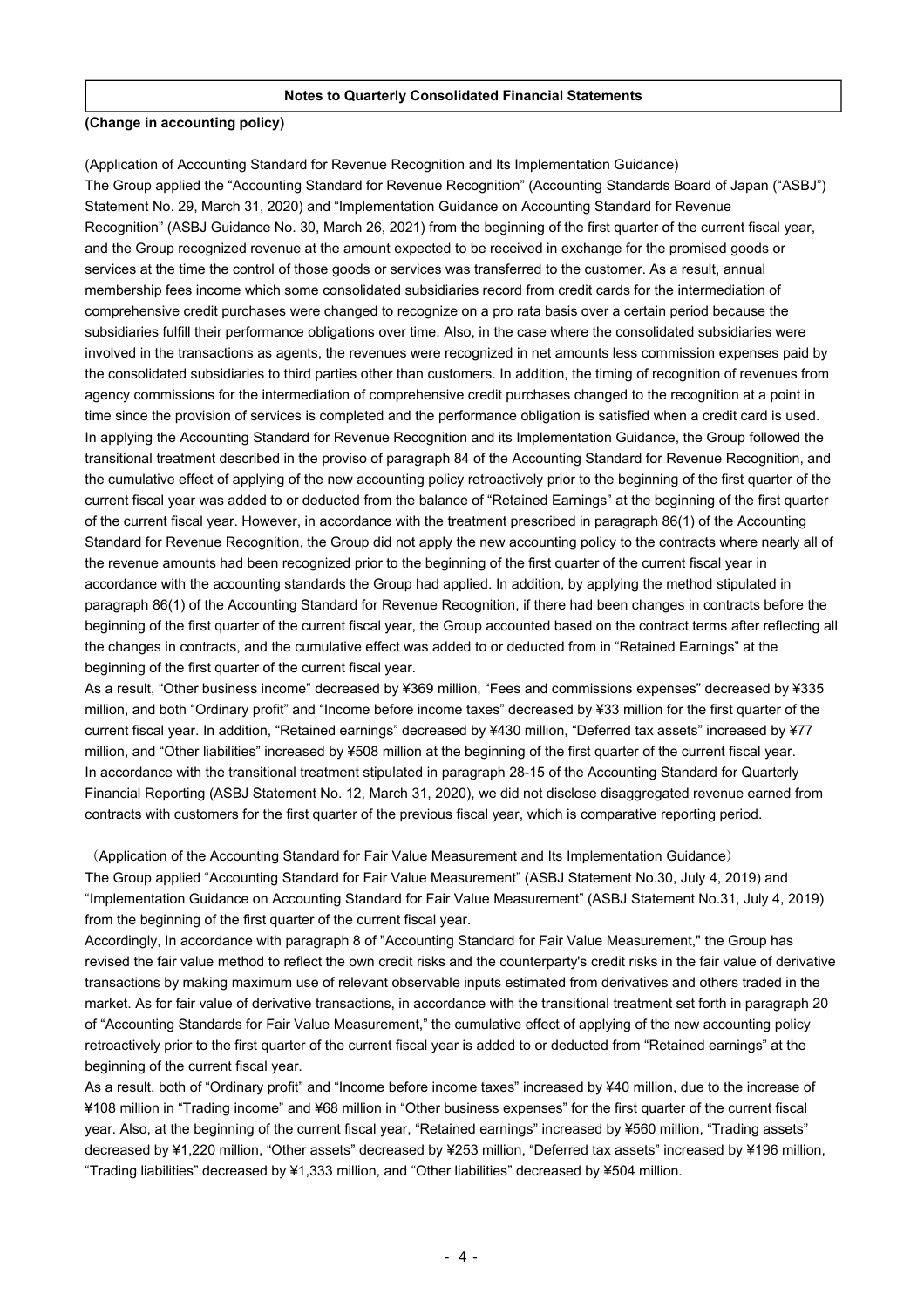A fair value method of available-for-sale securities, whose fair value cannot be reliably determined, was changed from the method equivalent to the balance sheet value of the claims or the method using the acquisition cost as the balance sheet value, to the method to use the fair value as the balance sheet value, except for nonmarketable shares and the like, as a result of the application of this accounting standard and its implementation guidance. Also in accordance with the transitional treatment set forth in paragraph 19 of "Accounting Standard for Fair Value Measurement" and paragraph 44-2 of "Accounting Standard for Financial Instruments" (ASBJ Statement No. 10, July 4, 2019), the Group has applied the new accounting policy prescribed from the beginning of the first quarter of the current fiscal year.

#### **(Accounting method specific to quarterly consolidated financial statements)**

#### (1) Income taxes

 Income taxes (benefit) are calculated based on income before income taxes for the three-month period ended June 30, 2021 and the reasonably estimated effective tax rate after tax effects for the fiscal year ending March 31, 2022.

#### **(Supplementary information)**

(Provisioning reserve for credit losses due to the impacts of the Novel Coronavirus)

On March 31, 2021, the Group assumed that the impacts of the Novel Coronavirus outbreak and the resulting stagnant economic activities would weaken by the end of March 2021, the impacts on the credit risk for loans to some obligors would remain for several more years. No material changes were made in this assumption at the end of June 2021. Based on this assumption, we have assumed that there will be material impacts on the credit risk for loans to certain obligors, even though the magnitude of such impacts will vary by obligor.

In order to prepare for losses expected from such impacts, we have determined obligor categories for obligors whose performance is deteriorating due to the Novel Coronavirus outbreak by assessing the probability of deterioration or recovery in their business conditions and the possibility of their business continuity and have provisioned reserves for credit losses according to their obligor categories.

Obligor categories for real estate non-recourse loans included in the Bank' s loans and claims are determined based on the valuation of the subject real estate, which is calculated with assumed rental income, vacancy rate and discount rate. Among the properties subject to non-recourse loans, hotels and commercial facilities that have been strongly affected by the spread of the Novel Coronavirus infection are assumed to continue to be affected for several years in the future, and the projected changes in future rent income are reflected in the assumptions in the evaluation of the properties subject to non-recourse loans.

The amount of reserve for credit losses provisioned as of June 30, 2021 is based on our best estimate at present, however, the assumptions for estimating reserve for credit losses, including the impacts of the Novel Coronavirus outbreak, are highly uncertain. Accordingly, the amount of reserve for credit losses may change during and after the second quarter consolidated accounting period if there are changes in the economic environment surrounding the obligors or in their financial conditions.

(Application of tax effect accounting for the transition from the consolidated tax system to the group tax sharing system) Pursuant to the transitional treatment of the paragraph 3 of "Practical Solution on the Treatment of Tax Effect Accounting for the Transition from the Consolidated Taxation System to the Group Tax Sharing System" (ASBJ Practical Issues Task Force (PITF) No. 39, March 31, 2020, which is prescribed after the institution of the "Act on Partial Revision of the Income Tax Act" (Act No.8 of 2020) which is the law revising nonconsolidated tax system, the Bank and certain consolidated domestic subsidiaries record the amounts of deferred tax assets and deferred tax liabilities on the related items in accordance with the provisions of the previous tax law, not applying 44 of "Partial Amendments to Accounting Standard for Tax Effect Accounting" (ASBJ Statement No.28, February 16, 2018).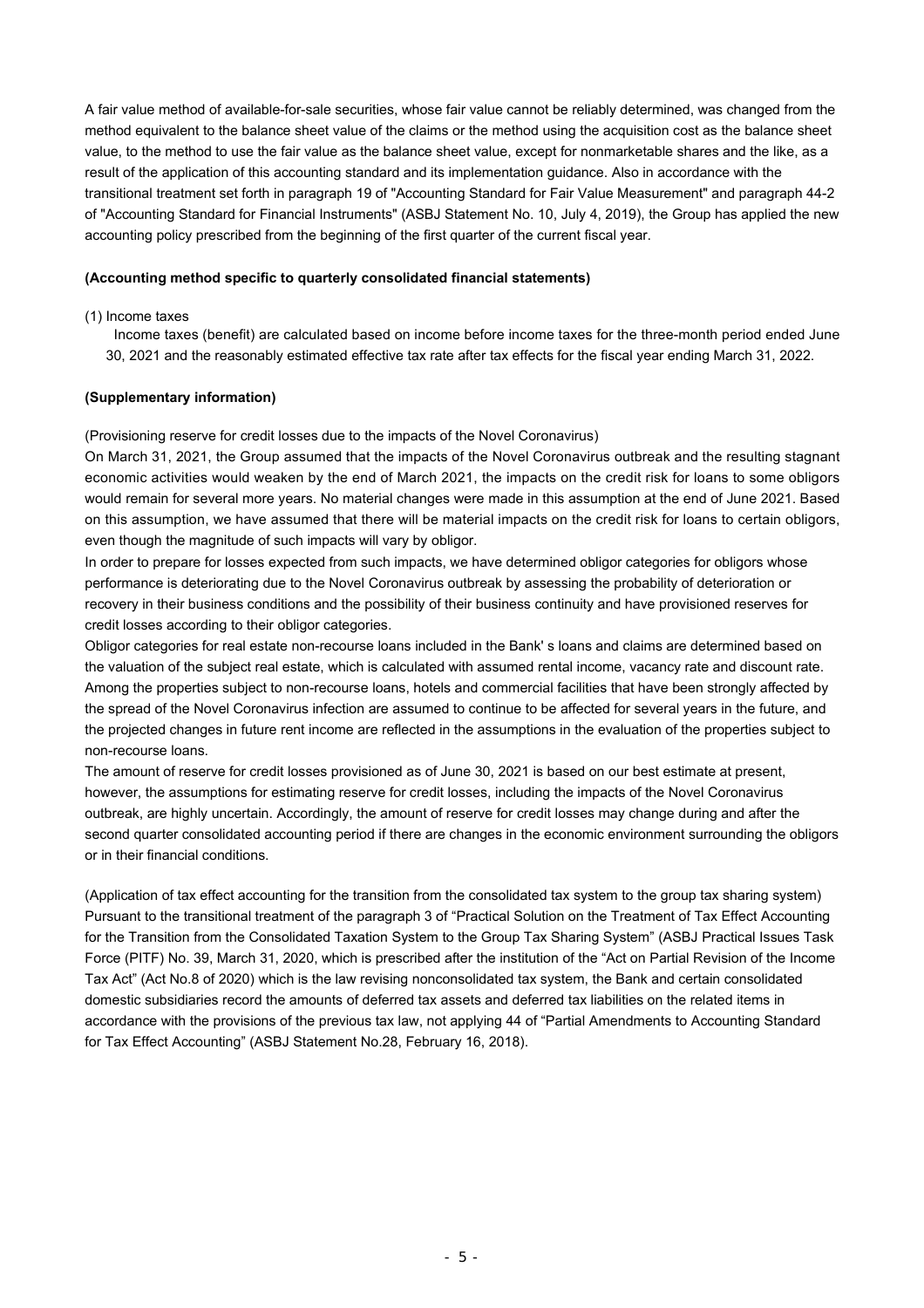#### (Acquisition of treasury shares)

On May 13, 2021, the Bank decided to acquire its own treasury shares in accordance with the provision of its Articles of Incorporation, pursuant to Article 459, paragraph 1 of the Companies Act of Japan.

#### 1. Reason for acquisition

As a part of the Bank's efforts to achieve the repayment of public funds, a resolution to undertake the acquisition of treasury shares has been approved in light of factors such as the Bank's current capital position, earnings capability and per share values. Through this acquisition of treasury shares, assuming the maintenance of capital at sufficient levels, the Bank aims to increase the per share values through the implementation of an appropriate capital policy.

#### 2. Details of acquisition

- (1) Type of shares to be repurchased Common stock
- (2) Number of shares to be repurchased (Up to) 20 million shares (9.29% of total number of common shares issued excluding treasury shares)
- (3) Total repurchase amount (Up to) ¥20.0 billion
- (4) Acquisition period From May 14, 2021 to March 31, 2022

In accordance with the aforementioned resolution by the Board of Directors, the Bank has undertaken the acquisition of treasury shares as follows:

- (1) Type of shares repurchased Common stock
- (2) Total Number of shares repurchased 1,963,700 shares
- (3) Total amount of repurchase 2,840,627,000 yen
- (4) Acquisition period From May 14, 2021 to July 31, 2021
- (5) Acquisition method Open market purchase on the Tokyo Stock Exchange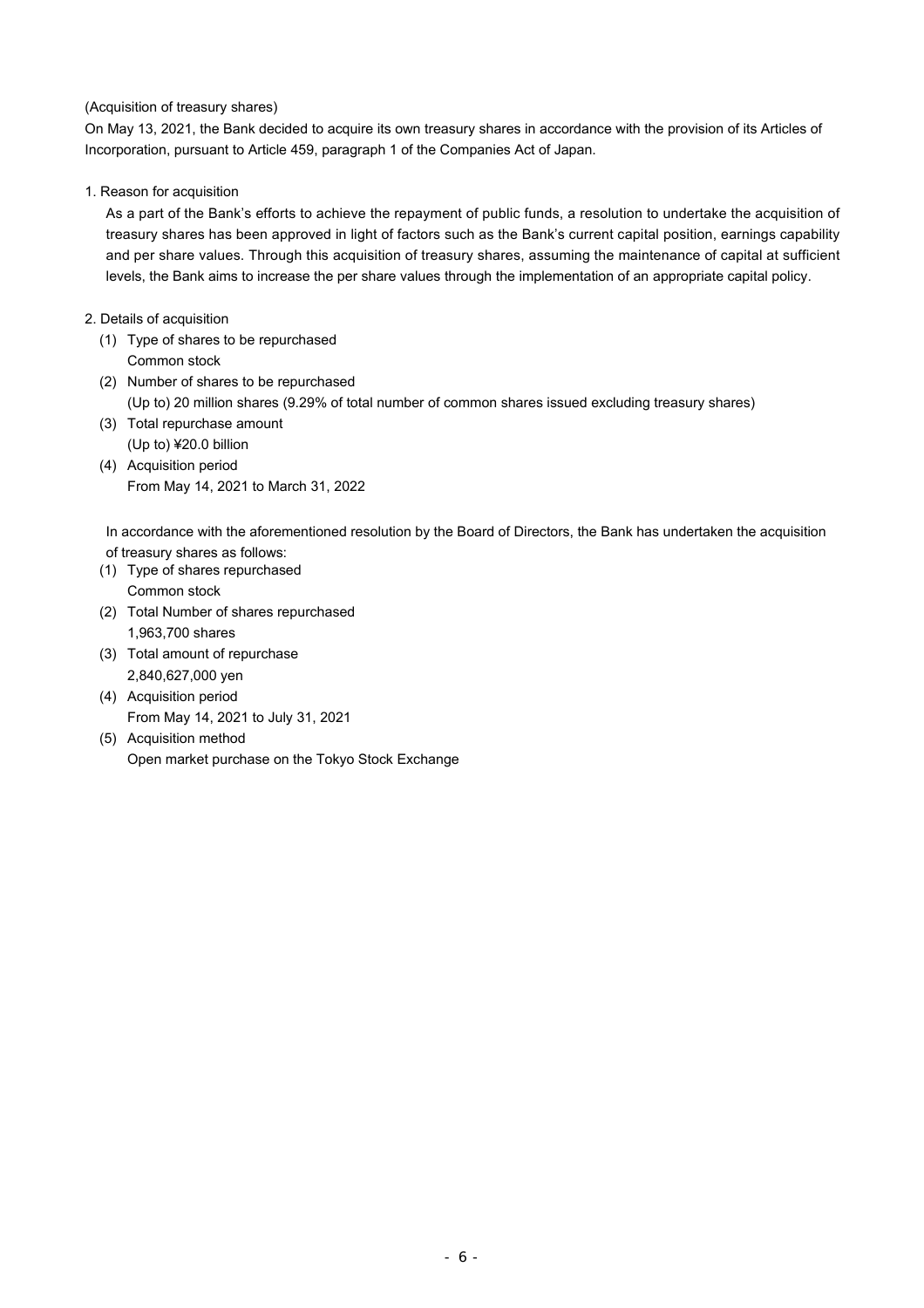#### **(Quarterly consolidated balance sheets as of March 31, 2021 and June 30, 2021)**

1. Risk-monitored loans included in "Loans and bills discounted" were as follows.

|                                         |                | (Millions of yen) |
|-----------------------------------------|----------------|-------------------|
|                                         | March 31, 2021 | June 30, 2021     |
| Loans to bankrupt obligors              | ¥<br>3.308     | 3,616             |
| Nonaccrual delinguent loans             | 52.384         | 48,862            |
| Loans past due for three months or more | 977            | 2,074             |
| Restructured loans                      | 60.066         | 62,373            |
| Total                                   | ¥ 116,737      | ¥116.926          |

Risk-monitored credits included in installment receivables in "Other assets" were as follows.

|                                           |                | (Millions of yen) |
|-------------------------------------------|----------------|-------------------|
|                                           | March 31, 2021 | June 30, 2021     |
| Credits to bankrupt obligors              | ¥<br>91        | 76<br>¥           |
| Nonaccrual delinguent credits             | 6.745          | 6,768             |
| Credits past due for three months or more | 209            | 394               |
| Restructured credits                      | 2,353          | 2,514             |
| Total                                     | 9,400<br>¥     | 9,753             |

The above amounts represent the outstanding balance before the reduction of the reserve for credit losses.

#### 2. Installment receivables included in "Other assets" were as follows.

|                         |                | (Millions of yen) |
|-------------------------|----------------|-------------------|
|                         | March 31, 2021 | June 30, 2021     |
| Installment receivables | ¥ 839.530      | ¥ 859,592         |

3. Goodwill and negative goodwill are offset and the net amounts are included in "Intangible assets." The gross amounts were as follows.

|                   |                | (Millions of yen) |
|-------------------|----------------|-------------------|
|                   | March 31, 2021 | June 30, 2021     |
| Goodwill          | ¥<br>15.817    | ¥ $15,240$        |
| Negative goodwill | 2,356          | 2,266             |
| <b>Net</b>        | 13,460<br>¥    | ¥ $12,974$        |

4. "Intangible assets" include intangible assets that have been recognized by applying the purchase method to the acquisition of certain consolidated subsidiaries.

|                                                     |                | (Millions of yen) |
|-----------------------------------------------------|----------------|-------------------|
|                                                     | March 31, 2021 | June 30, 2021     |
| Intangible assets acquired in business combinations | 4.191          | 4.160             |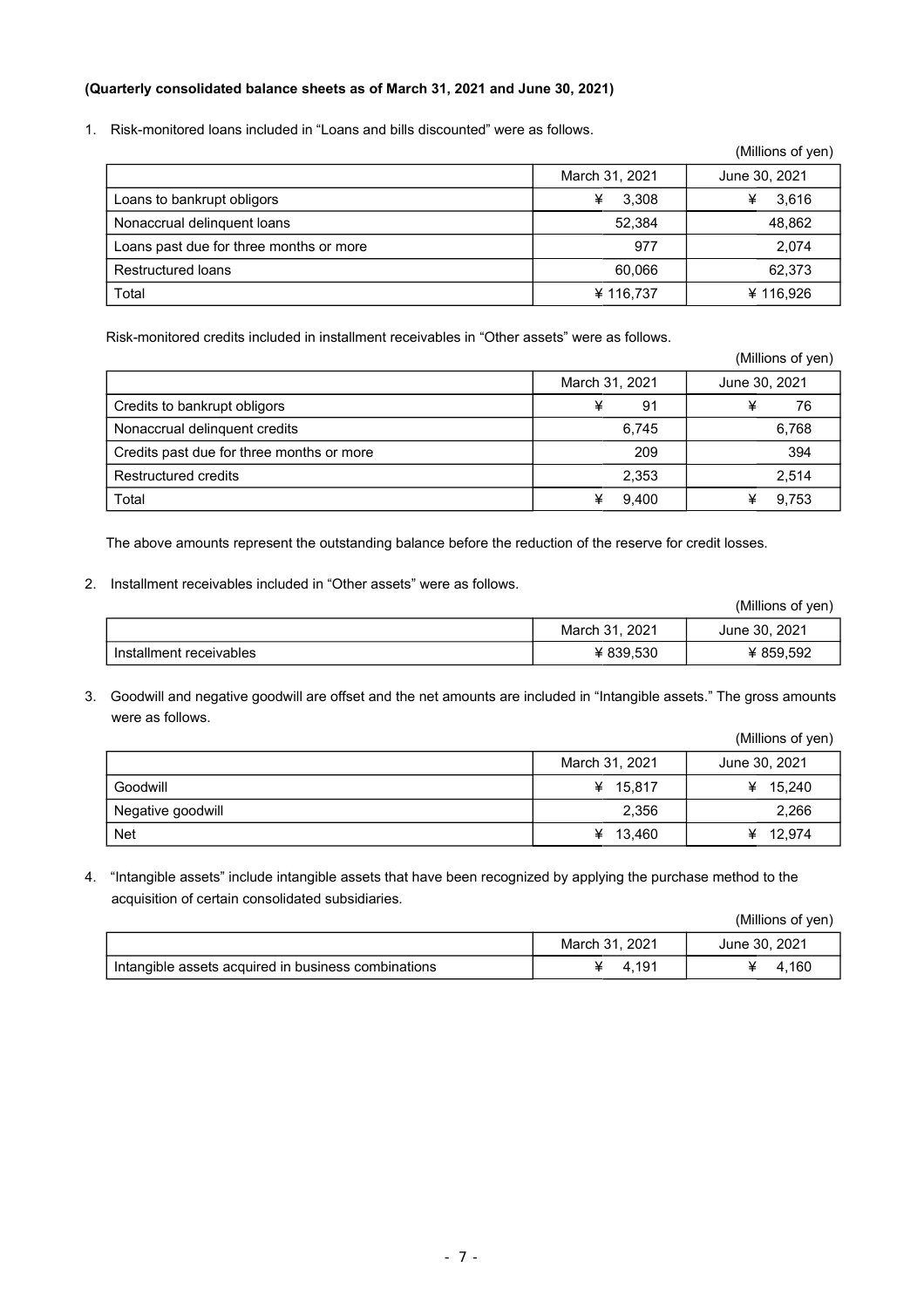#### **(Quarterly consolidated statements of income for the three-month periods ended June 30, 2020 and 2021)**

1. In "Other business income," the following were included.

|                               |                             | (Millions of yen)           |
|-------------------------------|-----------------------------|-----------------------------|
|                               | June 30, 2020<br>(3 months) | June 30, 2021<br>(3 months) |
| Leasing revenue               | ¥ 20.504                    | ¥ 19,606                    |
| Income from installment sales | 8.800                       | 10.808                      |

#### 2. In "Other ordinary income," the following were included.

(Millions of yen) June 30, 2020 (3 months) June 30, 2021 (3 months) Recoveries of written-off claims  $\overline{4}$  1,492  $\overline{4}$  2,442 Gain on monetary assets held in trust 824

3. In "Other business expenses," the following was included.

|              |                               | (Millions of yen)             |
|--------------|-------------------------------|-------------------------------|
|              | June 30, 2020<br>$(3$ months) | June 30, 2021<br>$(3$ months) |
| Leasing cost | 18,638                        | 17.648<br>¥                   |

#### 4. In "General and administrative expenses," the following were included.

|                                               |                               | (Millions of yen)             |
|-----------------------------------------------|-------------------------------|-------------------------------|
|                                               | June 30, 2020<br>$(3$ months) | June 30, 2021<br>$(3$ months) |
| Amortization of goodwill                      | 555                           | 689                           |
| Amortization of intangible assets acquired in |                               |                               |
| business combinations <sup>(Note)</sup>       | 86                            | 114                           |

Note: Represents amortization of intangible assets that have been recognized by applying the purchase method to the acquisitions of consolidated subsidiaries.

#### 5. In "Other ordinary expenses," the following was included.

|                                        |                             | (Millions of yen)             |
|----------------------------------------|-----------------------------|-------------------------------|
|                                        | June 30, 2020<br>(3 months) | June 30, 2021<br>$(3$ months) |
| Provision of reserve for credit losses | ¥ $11.816$                  | 4.953                         |

#### 6. In "Extraordinary losses," the following were included.

|                   |                             | (Millions of yen)           |
|-------------------|-----------------------------|-----------------------------|
|                   | June 30, 2020<br>(3 months) | June 30, 2021<br>(3 months) |
| Impairment losses | 144                         | 108                         |

| (Millions of yen) |  |  |
|-------------------|--|--|
|-------------------|--|--|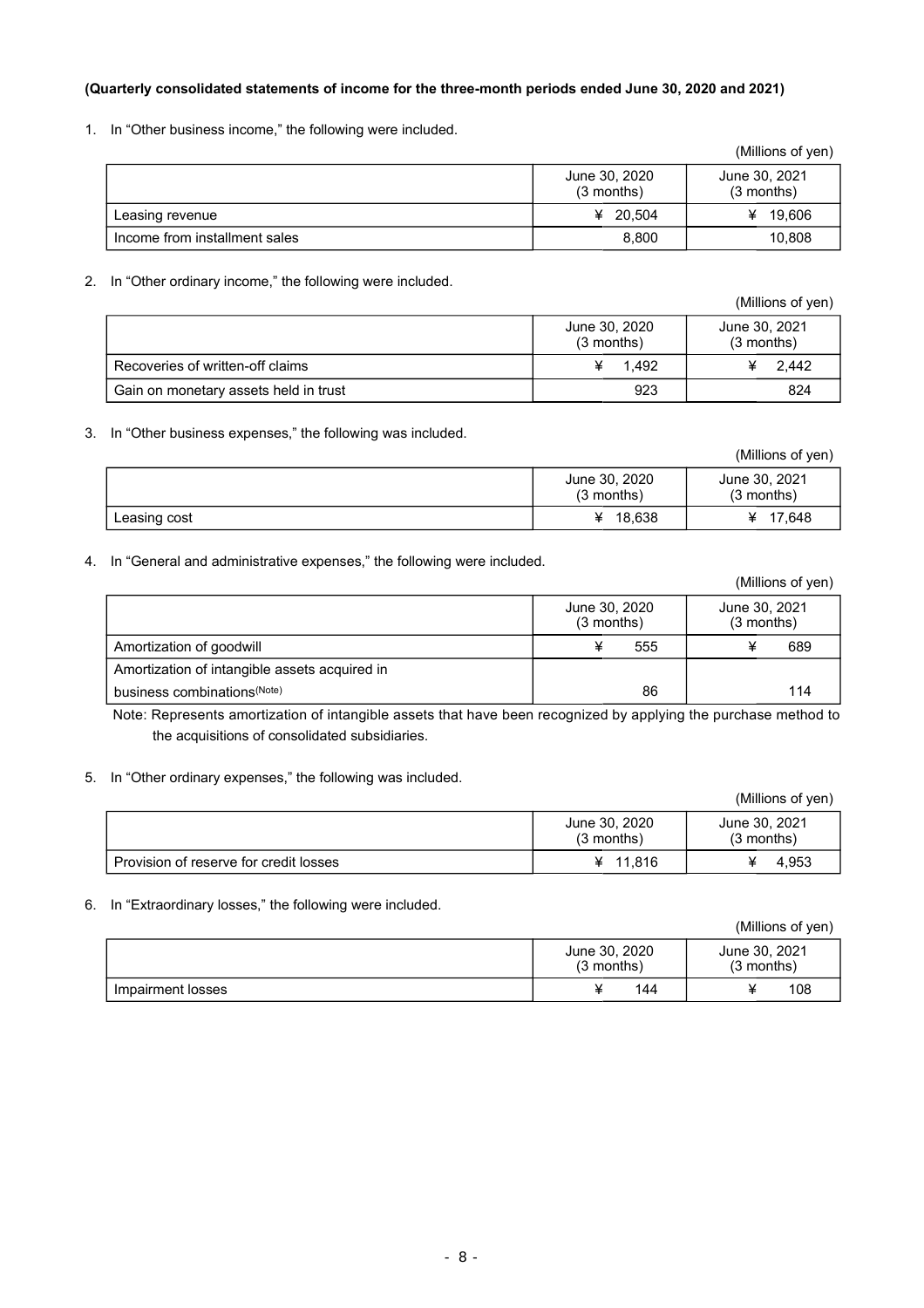#### **(Quarterly consolidated statements of cash flows for the three-month periods ended June 30, 2020 and 2021)**

Quarterly consolidated statements of cash flows for the three-month periods ended June 30, 2020 and 2021 have not been presented. Depreciation, including amortization of intangible assets other than those acquired in business combinations, and amortization of goodwill and intangible assets acquired in business combinations were as follows.

|                                                        |                               | (Millions of yen)             |
|--------------------------------------------------------|-------------------------------|-------------------------------|
|                                                        | June 30, 2020<br>$(3$ months) | June 30, 2021<br>$(3$ months) |
| Depreciation (other than leased assets as lessor)      | 3.516<br>¥                    | 3.454                         |
| Amortization of goodwill                               | 555                           | 689                           |
| Amortization of intangible assets acquired in business |                               |                               |
| combinations                                           | 86                            | 114                           |

### **(Shareholders equity)**

#### **Three-month period ended June 30, 2020**

1. Dividends paid

| (Resolution)                                         | Type of         | Total              | Per share | Record            | Effective        | Source of            |
|------------------------------------------------------|-----------------|--------------------|-----------|-------------------|------------------|----------------------|
|                                                      | shares          | amount             | amount    | date              | date             | dividend             |
| The Board of<br>Directors meeting<br>on May 13, 2020 | Common<br>stock | ¥ 2.307<br>million | ¥10.00    | March 31,<br>2020 | June 30,<br>2020 | Retained<br>earnings |

2. There was no dividend of which the record date belongs to the three-month period ended June 30, 2020, and of which the effective date was after June 30, 2020.

#### **Three-month period ended June 30, 2021**

1. Dividends paid

| (Resolution)                                         | Type of         | Total              | Per share | Record            | Effective        | Source of            |
|------------------------------------------------------|-----------------|--------------------|-----------|-------------------|------------------|----------------------|
|                                                      | shares          | amount             | amount    | date              | date             | dividend             |
| The Board of<br>Directors meeting<br>on May 13, 2021 | Common<br>stock | ¥ 2,583<br>million | ¥ 12.00   | March 31,<br>2021 | June 30,<br>2021 | Retained<br>earnings |

2. There was no dividend of which the record date belongs to the three-month period ended June 30, 2021, and of which the effective date was after June 30, 2021.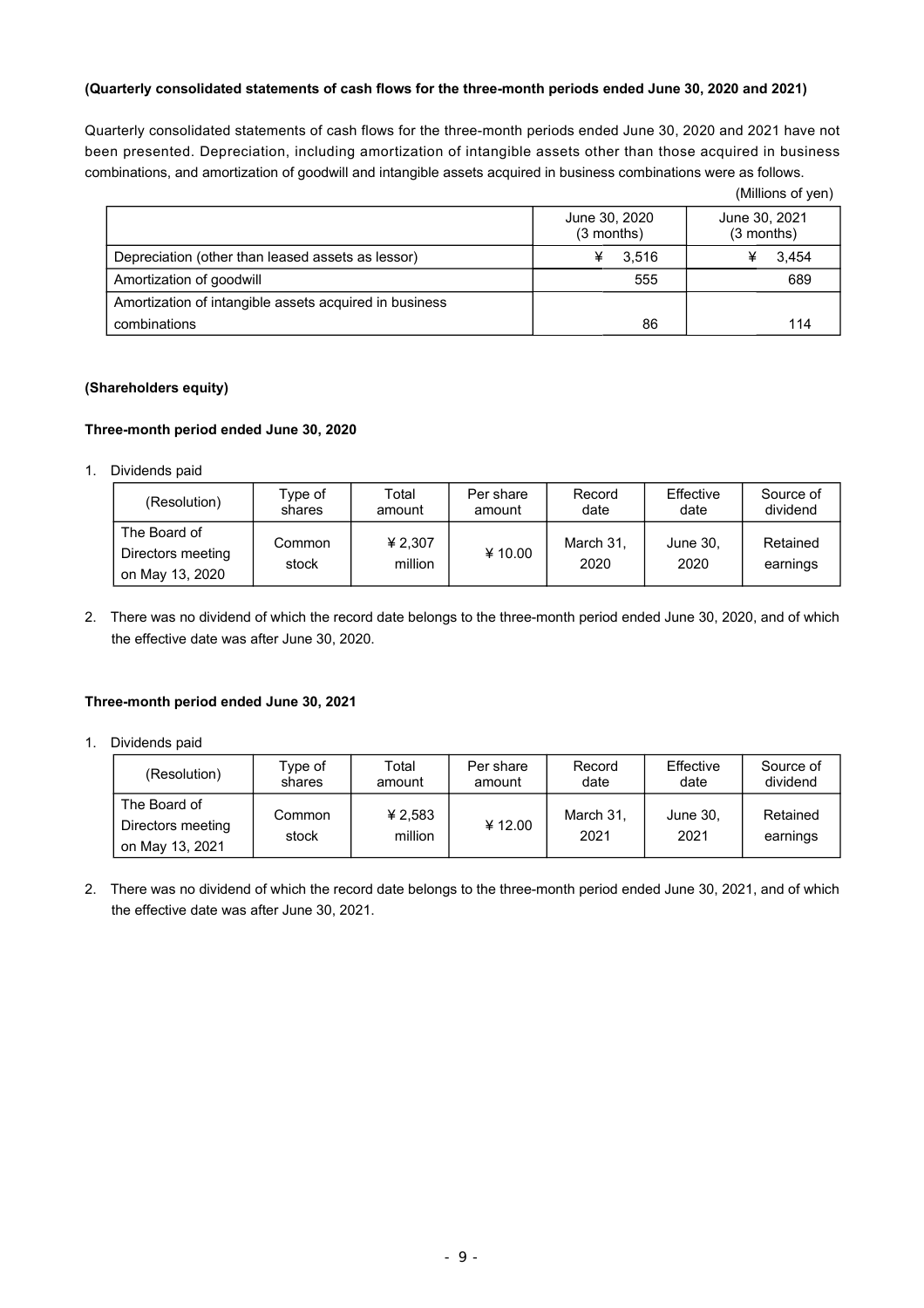#### **(Segment information)**

#### **Three-month period ended June 30, 2020**

#### 1. Revenue and profit (loss) by reportable segments

|                                  |   | <b>Institutional Business</b> |   |                       |   |                            |   |                  |   |         |   |                                 |
|----------------------------------|---|-------------------------------|---|-----------------------|---|----------------------------|---|------------------|---|---------|---|---------------------------------|
|                                  |   | Corporate<br><b>Business</b>  |   | Structured<br>Finance |   | Principal<br>Transactionsl |   | Showa<br>Leasing |   | Markets |   | Other Globall<br><b>Markets</b> |
| Revenue:                         | ¥ | 3.617                         | ¥ | 4.373                 | ¥ | 462                        | ¥ | 3,891            | ¥ | 564     | ¥ | 500                             |
| Net interest<br>income (loss)    |   | 2,959                         |   | 3,125                 |   | 560                        |   | 82               |   | 350     |   | 108                             |
| Noninterest<br>income (loss)     |   | 657                           |   | 1,247                 |   | (98)                       |   | 3,809            |   | 214     |   | 392                             |
| Expenses                         |   | 3,232                         |   | 2,603                 |   | 1,021                      |   | 2,879            |   | 823     |   | 737                             |
| Net credit costs<br>(recoveries) |   | 632                           |   | 2,988                 |   | 305                        |   | 684              |   |         |   | 48                              |
| Segment profit<br>(loss)         | ¥ | (247)                         | ¥ | (1,218)               | ¥ | (864)                      | ¥ | 327              | ¥ | (259)   | ¥ | (285)                           |

Individual Business **Corporate**/Other Consumer Finance Retail Banking Shinsei Financial **APLUS** FINANCIAL **Other** Individual Overseas<br>Business Treasury Other Total Revenue: ¥ 6,579 ¥ 17,182 ¥ 14,508 ¥ 489 ¥ 595 ¥ 1,909 ¥ 31 ¥ 54,705 Net interest income (loss) 6,067 | 17,110 | 2,353 | 155 | 8 | (1,335) | 0 | 31,547 Noninterest income (loss) 511 72 12,154 334 587 3,244 31 23,158 Expenses | 5,977 | 8,124 | 9,531 | 506 | 107 | 382 | (44) | 35,883 Net credit costs (recoveries) 210 | 3,011 | 3,278 | (158) | 17 | | (2) | 11,015 Segment profit (loss) ¥ 391 ¥ 6,046 ¥ 1,699 ¥ 141 ¥ 471 ¥ 1,526 ¥ 78 ¥ 7,806

(Notes)

- 1. "Revenue," which represents gross operating profit under our management reporting, is presented as a substitute for sales in other industries. "Revenue" is defined as the total of net interest income, net fees and commissions, net trading income, net other business income, net gain or loss on monetary assets held in trust and equity related transactions on the management reporting basis. "Revenue" represents income and related cost attributable to core businesses. Interest on inter-segment transactions is calculated using an inter-office rate. Indirect expense is allocated, based on the predefined rule, to each reportable segment according to the budget which is set at the beginning of fiscal year.
- 2. "Expenses" are general and administrative expenses deducting amortization of goodwill and intangible assets, amortization of actuarial gains or losses of retirement benefit cost and lump-sum payments.
- 3. "Net credit costs (recoveries)" consists of provision/reversal of reserve for credit losses, losses on write-off/sales of loans and recoveries of written-off claims.
- 4. "Shinsei Financial" includes profit/loss on "Shinsei Bank Card Loan L," the unsecured personal card loan business, as well as profit/loss of Shinsei Personal Loan Co., Ltd.
- 5. "Other" under the Corporate/Other includes the accounts which are not included in our reportable segments, allocation variance of indirect expenses and elimination amount of inter-segment transactions.

(Millions of yen)

(Millions of yen)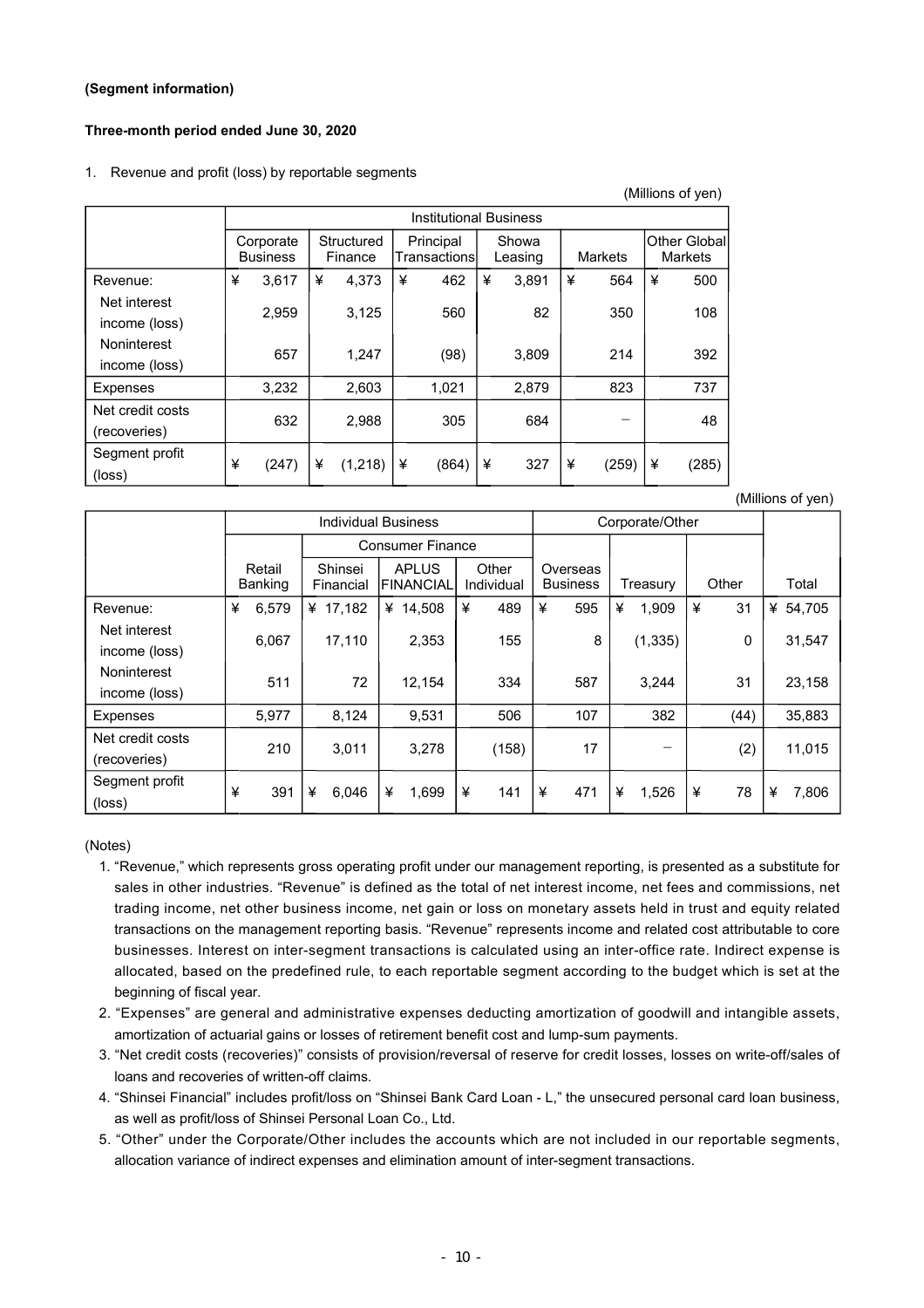2. Reconciliation between total segment profit and ordinary profit on the quarterly consolidated statement of income for the three-month period ended June 30, 2020

|                                                                   | (Millions of yen) |       |
|-------------------------------------------------------------------|-------------------|-------|
| Profit                                                            | Amount            |       |
| Total segment profit                                              | ¥                 | 7,806 |
| Amortization of goodwill                                          |                   | (555) |
| Amortization of intangible assets                                 |                   | (86)  |
| Lump-sum payments                                                 |                   | (37)  |
| Gains on deposits derecognized from liabilities                   |                   | 80    |
| Other                                                             |                   | 189   |
| Ordinary profit on the quarterly consolidated statement of income |                   | 7,397 |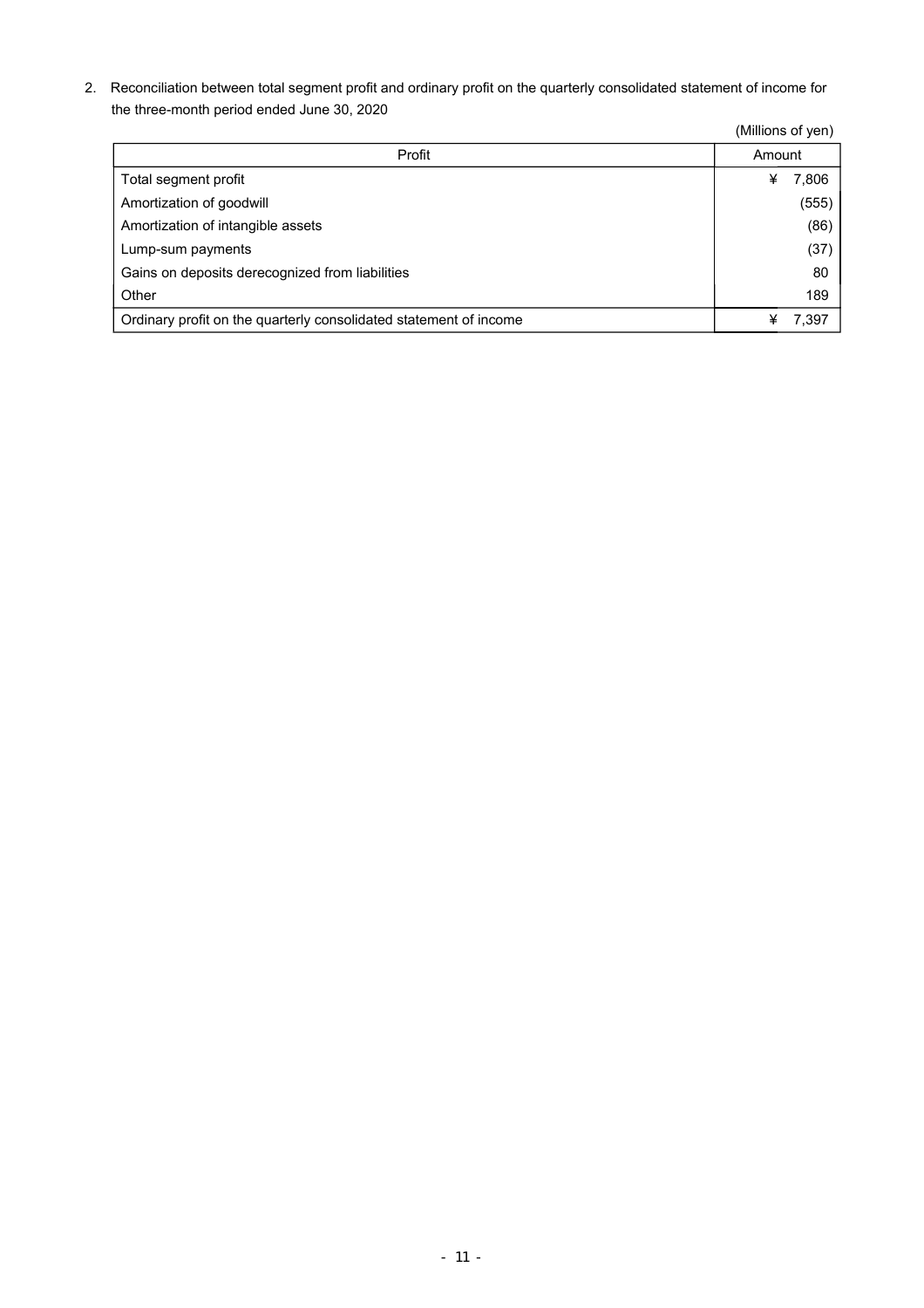#### **Three-month period ended June 30, 2021**

#### 1. Revenue and profit (loss) by reportable segments

|                                   |   | <b>Institutional Business</b> |                       |       |                            |       |                                    |       |   |       |   |     |                                        |
|-----------------------------------|---|-------------------------------|-----------------------|-------|----------------------------|-------|------------------------------------|-------|---|-------|---|-----|----------------------------------------|
|                                   |   | Corporate<br><b>Business</b>  | Structured<br>Finance |       | Principal<br>Transactionsl |       | Showa<br><b>Markets</b><br>Leasing |       |   |       |   |     | <b>Other Globall</b><br><b>Markets</b> |
| Revenue:                          | ¥ | 3,006                         | ¥                     | 4.992 | ¥                          | 1,763 | ¥                                  | 3,528 | ¥ | 1,618 | ¥ | 716 |                                        |
| Net interest<br>income (loss)     |   | 2,662                         |                       | 3,402 |                            | 742   |                                    | 68    |   | 184   |   | 100 |                                        |
| Noninterest<br>income (loss)      |   | 344                           |                       | 1,589 |                            | 1,021 |                                    | 3,459 |   | 1,433 |   | 616 |                                        |
| <b>Expenses</b>                   |   | 3,313                         |                       | 2,882 |                            | 1,101 |                                    | 2,893 |   | 750   |   | 721 |                                        |
| Net credit costs<br>(recoveries)  |   | (215)                         |                       | (552) |                            | 7     |                                    | (187) |   |       |   | 5   |                                        |
| Segment profit<br>$(\text{loss})$ | ¥ | (90)                          | ¥                     | 2,661 | ¥                          | 655   | ¥                                  | 822   | ¥ | 867   | ¥ | (9) |                                        |

(Millions of yen)

(Millions of yen)

|                                  |   |                          | <b>Individual Business</b> |   |                            |   |                     | Corporate/Other |                             |   |          |   |       |   |          |
|----------------------------------|---|--------------------------|----------------------------|---|----------------------------|---|---------------------|-----------------|-----------------------------|---|----------|---|-------|---|----------|
|                                  |   |                          |                            |   | <b>Consumer Finance</b>    |   |                     |                 |                             |   |          |   |       |   |          |
|                                  |   | Retail<br><b>Banking</b> | Shinsei<br>Financial       |   | <b>APLUS</b><br>IFINANCIAL |   | Other<br>Individual |                 | Overseas<br><b>Business</b> |   | Treasury |   | Other |   | Total    |
| Revenue:                         | ¥ | 6,361                    | ¥ $15.816$                 | ¥ | 14,799                     | ¥ | 381                 | ¥               | 2,864                       | ¥ | 92       | ¥ | 138   |   | ¥ 56.081 |
| Net interest<br>income (loss)    |   | 4,918                    | 15,886                     |   | 1,985                      |   | 129                 |                 | 1,273                       |   | (596)    |   | (0)   |   | 30,757   |
| Noninterest<br>income (loss)     |   | 1,443                    | (69)                       |   | 12,813                     |   | 252                 |                 | 1,590                       |   | 688      |   | 138   |   | 25,323   |
| Expenses                         |   | 5,809                    | 8,453                      |   | 10,015                     |   | 515                 |                 | 1,275                       |   | 351      |   | 58    |   | 38,141   |
| Net credit costs<br>(recoveries) |   | 4                        | 1,281                      |   | 3,209                      |   | (176)               |                 | (258)                       |   |          |   | (4)   |   | 3,114    |
| Segment profit<br>(loss)         | ¥ | 547                      | ¥<br>6,081                 | ¥ | 1,574                      | ¥ | 43                  | ¥               | 1,847                       | ¥ | (258)    | ¥ | 84    | ¥ | 14,825   |

(Notes)

- 1. "Revenue," which represents gross operating profit under our management reporting, is presented as a substitute for sales in other industries. "Revenue" is defined as the total of net interest income, net fees and commissions, net trading income, net other business income, net gain or loss on monetary assets held in trust and equity related transactions on the management reporting basis. "Revenue" represents income and related cost attributable to core businesses. Interest on inter-segment transactions is calculated using an inter-office rate. Indirect expense is allocated, based on the predefined rule, to each reportable segment according to the budget which is set at the beginning of fiscal year.
- 2. "Expenses" are general and administrative expenses deducting amortization of goodwill and intangible assets, amortization of actuarial gains or losses of retirement benefit cost and lump-sum payments.
- 3. "Net credit costs (recoveries)" consists of provision/reversal of reserve for credit losses, losses on write-off/sales of loans and recoveries of written-off claims.
- 4. "Shinsei Financial" includes profit/loss on "Shinsei Bank Card Loan L," the unsecured personal card loan business, as well as profit/loss of Shinsei Personal Loan Co., Ltd.
- 5. "Other" under the Corporate/Other includes the accounts which are not included in our reportable segments, allocation variance of indirect expenses and elimination amount of inter-segment transactions.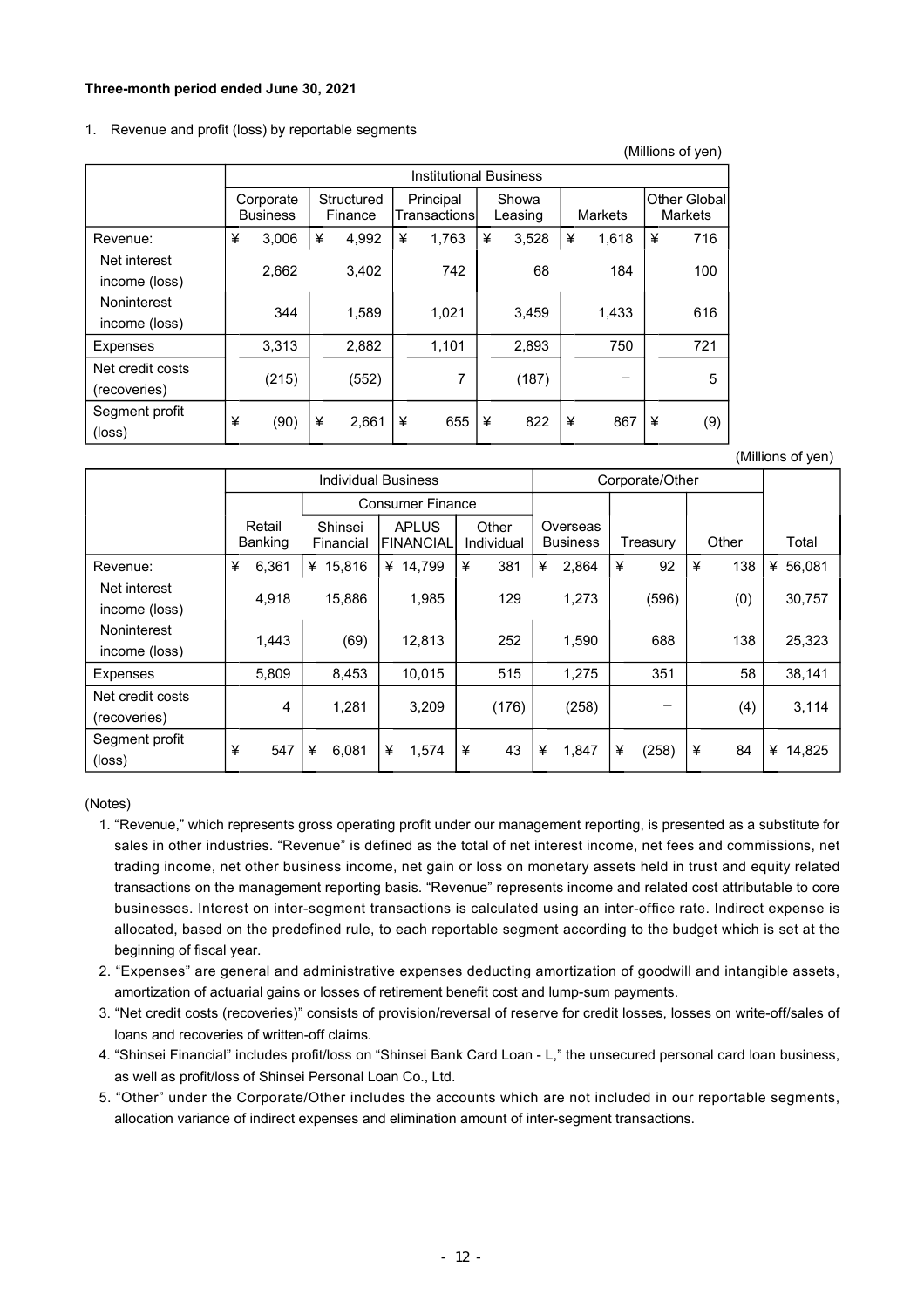2. Reconciliation between total segment profit and ordinary profit on the quarterly consolidated statement of income for the three-month period ended June 30, 2021

|                                                                   | (Millions of yen) |
|-------------------------------------------------------------------|-------------------|
| Profit                                                            | Amount            |
| Total segment profit                                              | ¥ $14,825$        |
| Amortization of goodwill                                          | (689)             |
| Amortization of intangible assets                                 | (114)             |
| Lump-sum payments                                                 | 122               |
| Gains on deposits derecognized from liabilities                   | 392               |
| Other                                                             | 214               |
| Ordinary profit on the quarterly consolidated statement of income | 14,750<br>¥       |

#### 3. Changes in reportable segments

(1) Changes in classification of reportable segment

In July 2020, Shinsei Bank Limited("the Bank") established Group Overseas Business Division("GOBD") for the purpose of planning, controlling, and managing the strategic operations of the Shinsei Bank Group's("the Group") overseas businesses as a whole, and planning, promoting, and managing the business strategies of the Group's overseas operating companies.

In the past, the Group's overseas businesses were engaged in business promotion and management in both Institutional business and Individual business independently. By concentrating management resources in GOBD, the Group have been strengthening our system for accumulating know-how and governance in overseas businesses and building a sustainable business structure.

Since the establishment of this business structure was completed in the first quarter of the current fiscal year, from the results of June 2021, the "Overseas Business", which combines GOBD and overseas subsidiaries and overseas affiliates managed by GOBD, has been determined as a unit for evaluating performance at the Group Executive Committee.

Accordingly, from the first quarter of the current fiscal year, "Overseas Business" has been newly established as a reportable segment under "Corporate/Other". Majority of overseas subsidiaries and overseas affiliates that had previously belonged to each reportable segment, etc. (e.g., UDC Finance Limited, in which the Bank acquired 100% of the outstanding shares in September 2020) have been consolidated into "Overseas Business".

Revenue and income (loss) by reportable segment for the first quarter of the previous fiscal year were prepared based on the reportable segment classification for the first quarter of the fiscal year.

#### (2) Change in measurement method of income (loss) of reportable segments

In the first quarter of the fiscal year under review, the Group decided to revise the method of allocating profits and losses related to the Group's financing operations. As a result, from the first quarter of the current fiscal year, the method of measuring the amount of profits and losses of reportable segments has been changed.

Previously, profits and losses related to Retail Banking's financing operations were allocated as indirect expenses in accordance with the ratio of operating assets of each reportable segment, with the intention of being borne by each reportable segment as the beneficiary.

In light of market changes resulting from Novel Coronavirus, from the first quarter of the current fiscal year, the Group has changed some of the methods of (1)calculating the amount of profit and loss related to the Group's financing operations and (2)the percentage of allocation to each reportable segment in order to reflect changes in the business structure while maintaining the framework of the previous allocation method.

Revenue and income (loss) by reportable segment for the first quarter of the previous fiscal year has been prepared based on the measurement method for the first quarter of the current fiscal year.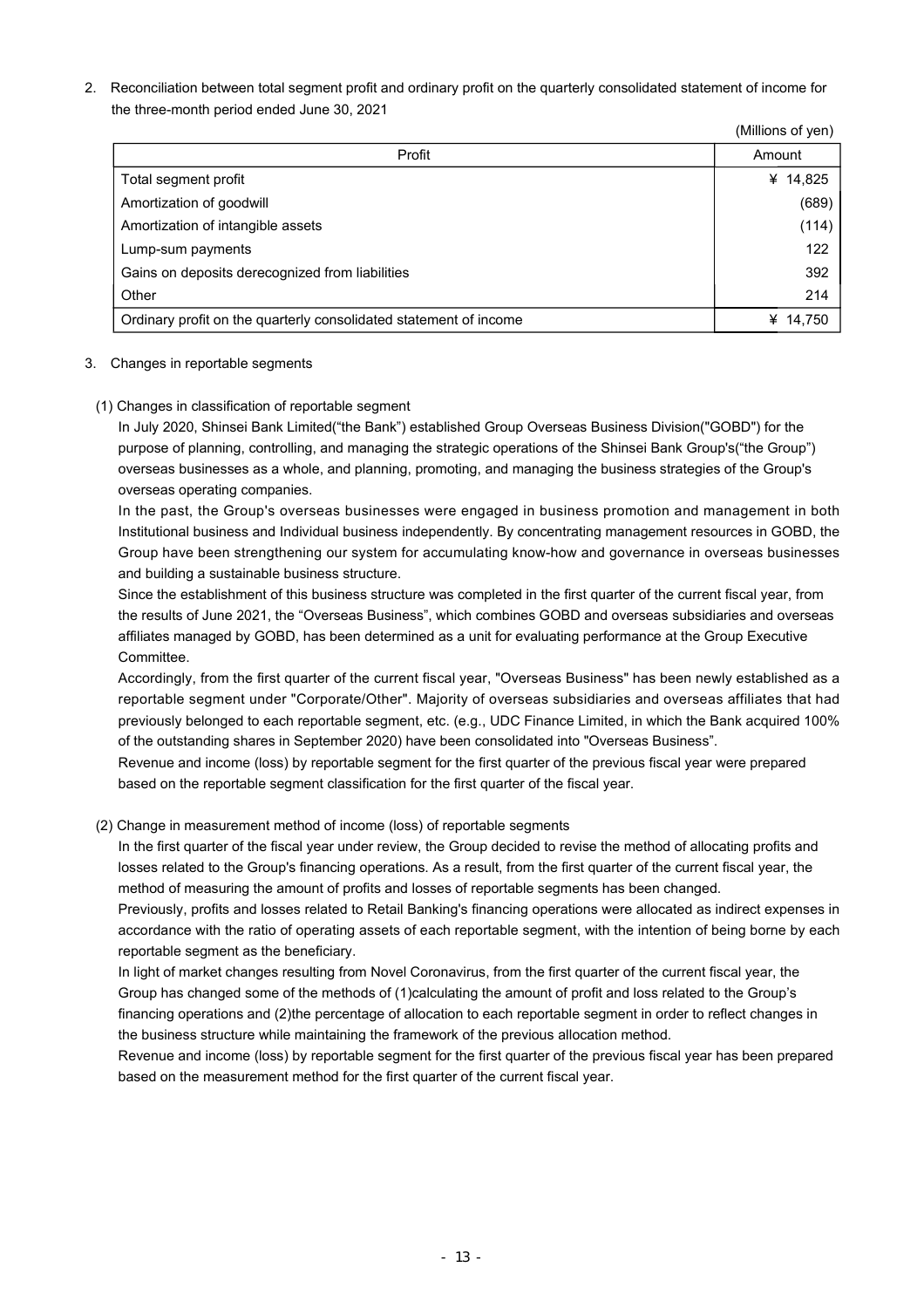#### **(Financial instruments)**

Fair values of financial instruments as of March 31, 2021 (Millions of yen)

|                                                    | Carrying<br>amount | Fair value  | Unrealized<br>gain (loss) |
|----------------------------------------------------|--------------------|-------------|---------------------------|
| (1) Other monetary claims purchased <sup>2</sup>   | 46,077<br>¥        | 46,344<br>¥ | ¥<br>267                  |
| (2) Trading assets                                 |                    |             |                           |
| Securities held for trading purposes               | 5,783              | 5,783       |                           |
| (3) Monetary assets held in trust <sup>2</sup>     | 391,347            | 394,637     | 3,289                     |
| (4) Securities                                     | 875,604            | 876,257     | 653                       |
| $(5)$ Loans and bills discounted <sup>3</sup>      | 5,233,605          |             |                           |
| Reserve for credit losses                          | (72, 693)          |             |                           |
| <b>Net</b>                                         | 5,160,911          | 5,327,892   | 166,980                   |
| (6) Lease receivables and leased investment assets | 192,147            |             |                           |
| Estimated residual value <sup>4</sup>              | (6, 420)           |             |                           |
| Reserve for credit losses                          | (1, 289)           |             |                           |
| <b>Net</b>                                         | 184,437            | 190,769     | 6,332                     |
| (7) Other assets                                   |                    |             |                           |
| Installment receivables                            | 839,530            |             |                           |
| Deferred gains on installment receivables          | (13, 302)          |             |                           |
| Reserve for credit losses                          | (12, 306)          |             |                           |
| <b>Net</b>                                         | 813,920            | 876,853     | 62,932                    |
| (8) Deposits                                       | 6,056,191          | 6,053,897   | 2,293                     |
| (9) Negotiable certificates of deposit             | 515,140            | 515,484     | (344)                     |
| (10) Borrowed money                                | 1,026,679          | 1,026,825   | (146)                     |
| (11) Corporate bonds                               | 367,534            | 367,713     | (179)                     |
| (12) Derivative instruments <sup>5</sup> :         |                    |             |                           |
| Hedge accounting is not applied                    | 6.761              | 6.761       |                           |
| Hedge accounting is applied                        | (15, 592)          | (15, 592)   |                           |
| Derivative instruments total                       | (8, 830)           | (8, 830)    |                           |
|                                                    |                    |             | (Millions of yen)         |

|                                         | Contract amount | Fair value      |
|-----------------------------------------|-----------------|-----------------|
| Other: Guarantee contracts <sup>6</sup> | ラララ<br>່ 567.   | $^{\circ}$ .866 |

- 1. Notes are omitted because most of Cash and due from banks, Receivables under securities borrowing transactions, Call money and bills sold, Payables under repurchase agreements, Payables under securities lending transactions and Short-term corporate bonds are with short maturity of one year or less, therefore the fair values approximate carrying amounts.
- 2. Carrying amounts of Other monetary claims purchased and Monetary assets held in trust are presented as the amount net of reserve for credit losses because they are immaterial.
- 3. For consumer loans held by consolidated subsidiaries included in Loans and bills discounted, reserve for losses on interest repayments of ¥39,096 million was recognized for estimated losses on reimbursements of excess interest payments, which included the reserve for losses on interest repayments that have a possibility of being appropriated for loan principal in the future.
- 4. Estimated residual value of leased investment assets arising from finance lease transactions, where the ownership of the property is not deemed to transfer to the lessee, is deducted from leased investment assets.
- 5. Derivative instruments include derivative transactions both in trading assets and liabilities, and in other assets and liabilities. Derivative instruments are presented as net of assets and liabilities and presented with ( ) when a liability stands on net basis.
- 6. Contract amount for guarantee contracts presents the amount of "Acceptances and guarantees" on the consolidated balance sheets.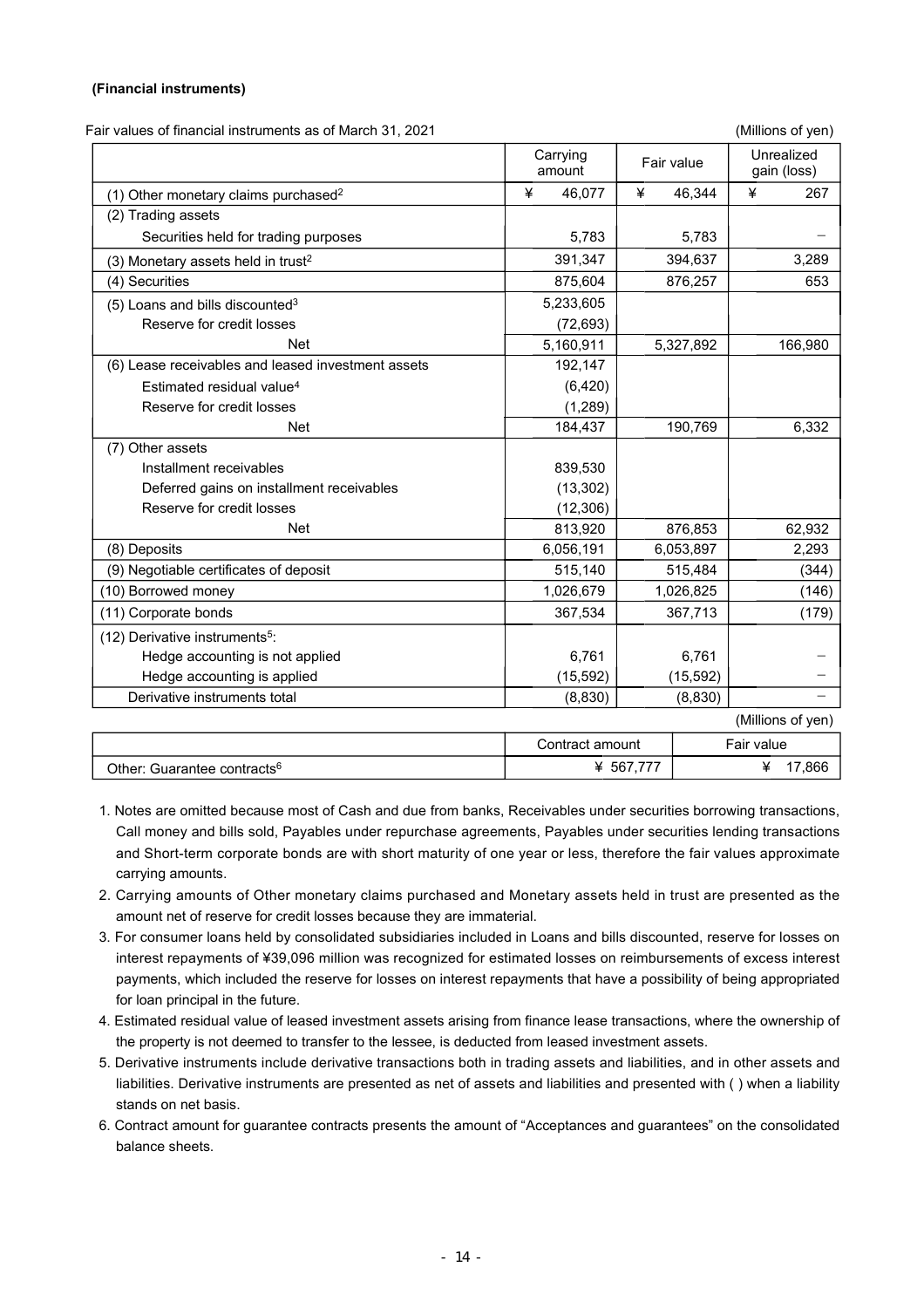| Fair values of financial instruments as of June 30, 2021 |  |  |
|----------------------------------------------------------|--|--|
|----------------------------------------------------------|--|--|

(Millions of yen)

|                                                    | Carrying<br>amount | Fair value |           |            | Unrealized<br>gain (loss) |
|----------------------------------------------------|--------------------|------------|-----------|------------|---------------------------|
| (1) Other monetary claims purchased <sup>2</sup>   | ¥<br>42,338        | ¥          | 42,556    | ¥          | 218                       |
| (2) Trading assets                                 |                    |            |           |            |                           |
| Securities held for trading purposes               | 5,783              |            | 5,783     |            |                           |
| (3) Monetary assets held in trust <sup>2</sup>     | 395,006            |            | 398,070   |            | 3,063                     |
| (4) Securities                                     | 901,919            |            | 902,730   |            | 810                       |
| $(5)$ Loans and bills discounted <sup>3</sup>      | 5,209,504          |            |           |            |                           |
| Reserve for credit losses                          | (70, 246)          |            |           |            |                           |
| <b>Net</b>                                         | 5,139,258          |            | 5,295,811 |            | 156,553                   |
| (6) Lease receivables and leased investment assets | 191,708            |            |           |            |                           |
| Estimated residual value <sup>4</sup>              | (6, 374)           |            |           |            |                           |
| Reserve for credit losses                          | (1, 243)           |            |           |            |                           |
| <b>Net</b>                                         | 184,091            |            | 189,803   |            | 5,712                     |
| (7) Other assets                                   |                    |            |           |            |                           |
| Installment receivables                            | 859,592            |            |           |            |                           |
| Deferred gains on installment receivables          | (13, 823)          |            |           |            |                           |
| Reserve for credit losses                          | (12, 817)          |            |           |            |                           |
| <b>Net</b>                                         | 832,951            |            | 884,331   |            | 51,380                    |
| (8) Deposits                                       | 6,027,860          |            | 6,028,519 |            | (659)                     |
| (9) Negotiable certificates of deposit             | 512,540            |            | 512,889   |            | (349)                     |
| (10) Borrowed money                                | 987,845            |            | 987,567   |            | 278                       |
| (11) Corporate bonds                               | 373,566            |            | 373,728   |            | (161)                     |
| (12) Derivative instruments <sup>5</sup> :         |                    |            |           |            |                           |
| Hedge accounting is not applied                    | 12,962             |            | 12,962    |            |                           |
| Hedge accounting is applied                        | (15, 655)          |            | (15, 655) |            |                           |
| Derivative instruments total                       | (2,692)            |            | (2,692)   |            |                           |
|                                                    |                    |            |           |            | (Millions of yen)         |
|                                                    | Contract amount    |            |           | Fair value |                           |
| Other: Guarantee contracts <sup>6</sup>            |                    | ¥ 571,880  |           |            | ¥ 46,708                  |

- 1. Notes are omitted because most of Cash and due from banks, Receivables under securities borrowing transactions, Call money and bills sold, Payables under repurchase agreements, Payables under securities lending transactions and Short-term corporate bonds are with short maturity of one year or less, therefore the fair values approximate carrying amounts.
- 2. Carrying amounts of Other monetary claims purchased and Monetary assets held in trust are presented as the amount net of reserve for credit losses because they are immaterial.
- 3. For consumer loans held by consolidated subsidiaries included in Loans and bills discounted, reserve for losses on interest repayments of ¥36,758 million was recognized for estimated losses on reimbursements of excess interest payments, which included the reserve for losses on interest repayments that have a possibility of being appropriated for loan principal in the future.
- 4. Estimated residual value of leased investment assets arising from finance lease transactions, where the ownership of the property is not deemed to transfer to the lessee, is deducted from leased investment assets.
- 5. Derivative instruments include derivative transactions both in trading assets and liabilities, and in other assets and liabilities. Derivative instruments are presented as net of assets and liabilities and presented with ( ) when a liability stands on net basis.
- 6. Contract amount for guarantee contracts presents the amount of "Acceptances and guarantees" on the quarterly consolidated balance sheets.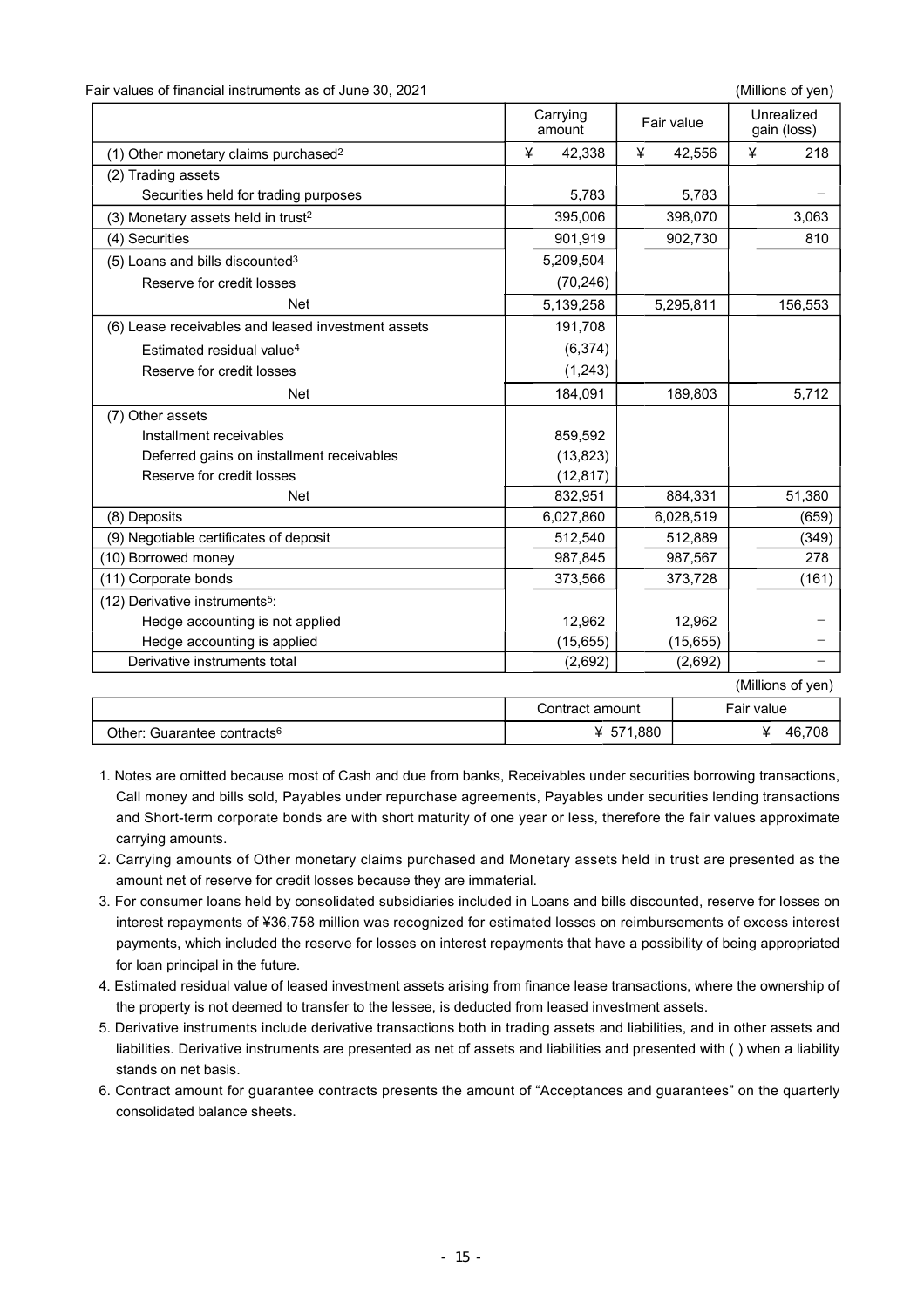#### (Note)

Carrying amount of Nonmarketable equity securities and others and Investment in partnerships and others were as follows, and these are not included in the above (4) Securities.

|                                                           |                | (Millions of yen) |
|-----------------------------------------------------------|----------------|-------------------|
| Category                                                  | March 31, 2021 | June 30, 2021     |
| Nonmarketable equity securities and others <sup>1,3</sup> | ¥ $24,247$     | 24,881<br>¥       |
| Investment in partnerships and others <sup>2,3</sup>      | 29,865         | 30,876            |
| Total                                                     | 54,112<br>¥    | 55,758<br>¥       |

- 1. Nonmarketable equity securities and others including them without readily available market prices are out of the scope of fair values disclosure according to Guidance on Disclosures about Fair Value of Financial Instruments Paragraph 5 (ASBJ Guidance No.19, March 31, 2020).
- 2. Investment in partnerships and others are out of the scope of fair values disclosure according to Guidance on Accounting Standard for Fair Value Measurement Paragraph 27 (ASBJ Guidance No.31, July 4, 2019).
- 3. For the fiscal years ended June 30, 2021 and March 31, 2021, impairment losses on nonmarketable equity securities and others of ¥117 million and ¥1,994 million, and on investment in partnerships and others of ¥75 million and ¥1,309 million were recognized, respectively.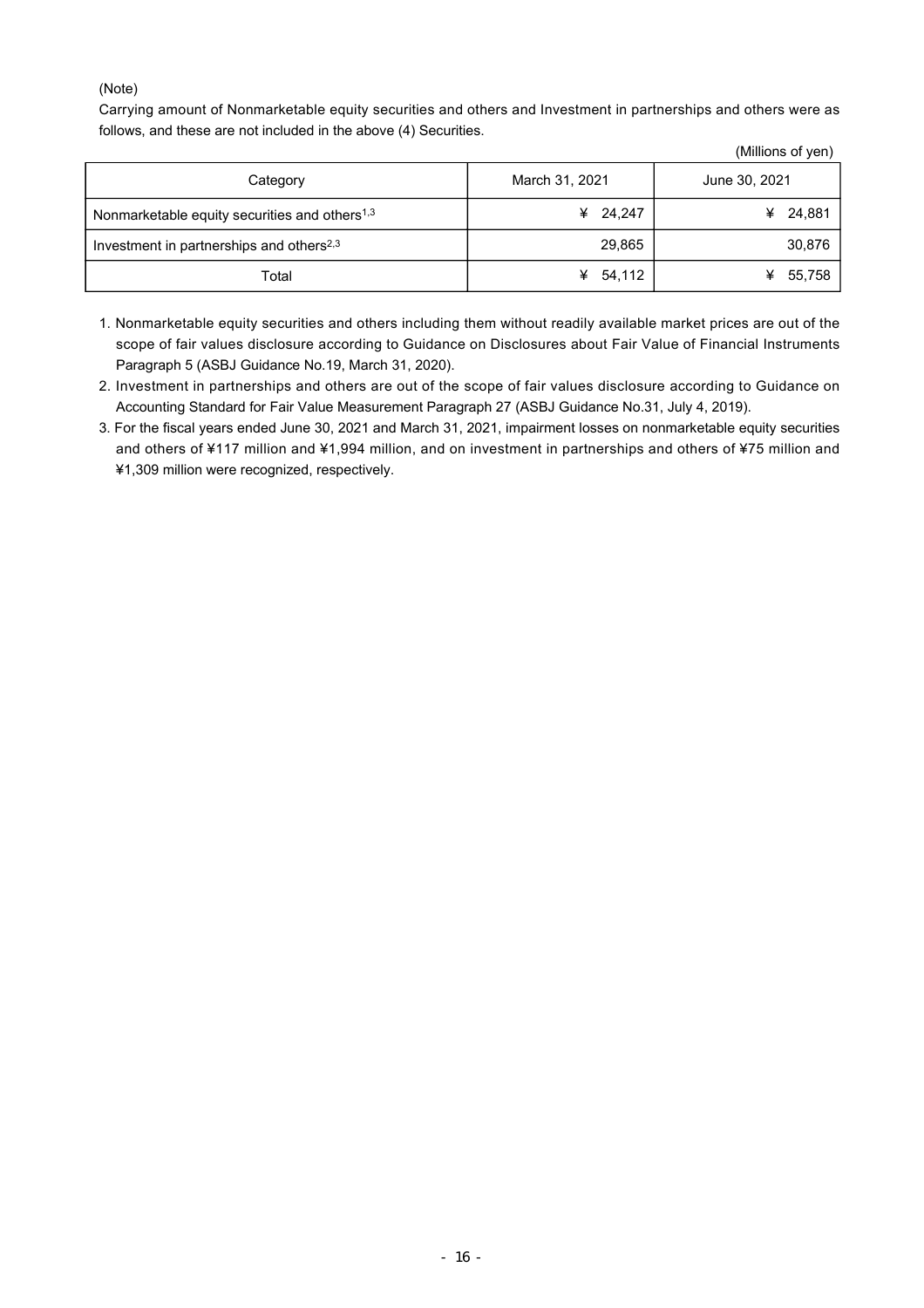#### **(Securities)**

In addition to "Securities" on the quarterly consolidated balance sheets, the figures in the following tables include beneficiary interests included in "Other monetary claims purchased" that are accounted for in the same way as securities.

#### 1. Securities being held to maturity:

As of March 31, 2021 (Millions of yen)

|                                    | Fair value<br>Carrying amount |           | Unrealized<br>gain (loss) |  |  |
|------------------------------------|-------------------------------|-----------|---------------------------|--|--|
| Japanese national government bonds | ¥ 185.528                     | ¥ 186,181 | 653                       |  |  |
| Total                              | ¥ 185.528                     | ¥ 186,181 | 653                       |  |  |

| (Millions of yen)<br>As of June 30, 2021 |                 |           |                           |  |  |
|------------------------------------------|-----------------|-----------|---------------------------|--|--|
|                                          | Carrying amount |           | Unrealized<br>gain (loss) |  |  |
| Japanese national government bonds       | ¥ 155.293       | ¥ 156,104 | 810                       |  |  |
| Total                                    | ¥ 155.293       | ¥ 156,104 | 810                       |  |  |

#### 2. Securities available for sale:

As of March 31, 2021 (Millions of yen)

| ו בשב, וט וויומוניונט כרו          |                                |                                 | וויואן וט טווטווויוויוויוו |
|------------------------------------|--------------------------------|---------------------------------|----------------------------|
|                                    | Amortized/<br>Acquisition cost | Carrying amount<br>(Fair value) | Unrealized<br>gain (loss)  |
| <b>Equity securities</b>           | ¥<br>6,808                     | ¥<br>13,086                     | ¥<br>6,277                 |
| Domestic bonds:                    | 338,924                        | 336,286                         | (2,638)                    |
| Japanese national government bonds | 165,347                        | 164.408                         | (938)                      |
| Japanese local government bonds    | -                              |                                 |                            |
| Japanese corporate bonds           | 173,576                        | 171,877                         | (1,699)                    |
| Other:                             | 363,244                        | 360.501                         | (2,743)                    |
| Foreign securities                 | 343,558                        | 340,563                         | (2,994)                    |
| Other                              | 19.686                         | 19.938                          | 251                        |
| Total                              | ¥ 708,977                      | ¥709.874                        | ¥<br>896                   |

#### As of June 30, 2021 (Millions of yen) Amortized/ Acquisition cost Carrying amount (Fair value) Unrealized gain (loss) Equity securities ¥ 6,226 ¥ 12,215 ¥ 5,988 Domestic bonds: 2,018 Japanese national government bonds  $\vert$  218,122  $\vert$  217,575 (547) Japanese local government bonds Japanese corporate bonds  $\vert$  150,566  $\vert$  149,095 (1,471) Other: 390,779 | 384,755 | (6,023) Foreign securities **1873 1872 1888 1873,770 1888 1888 1888 1888 1888 1888 1888 1888 1889 1889 1889 1889 1889 1889 1889 1889 1889 1889 1889 1889 1889 1889 1889 1889 18** Other 17,009 17,473 464 Total  $\begin{array}{|c|c|c|c|c|c|}\n\hline\n&&\# & 765,695 &\# & 763,642 &\# & (2,053)\n\hline\n\end{array}$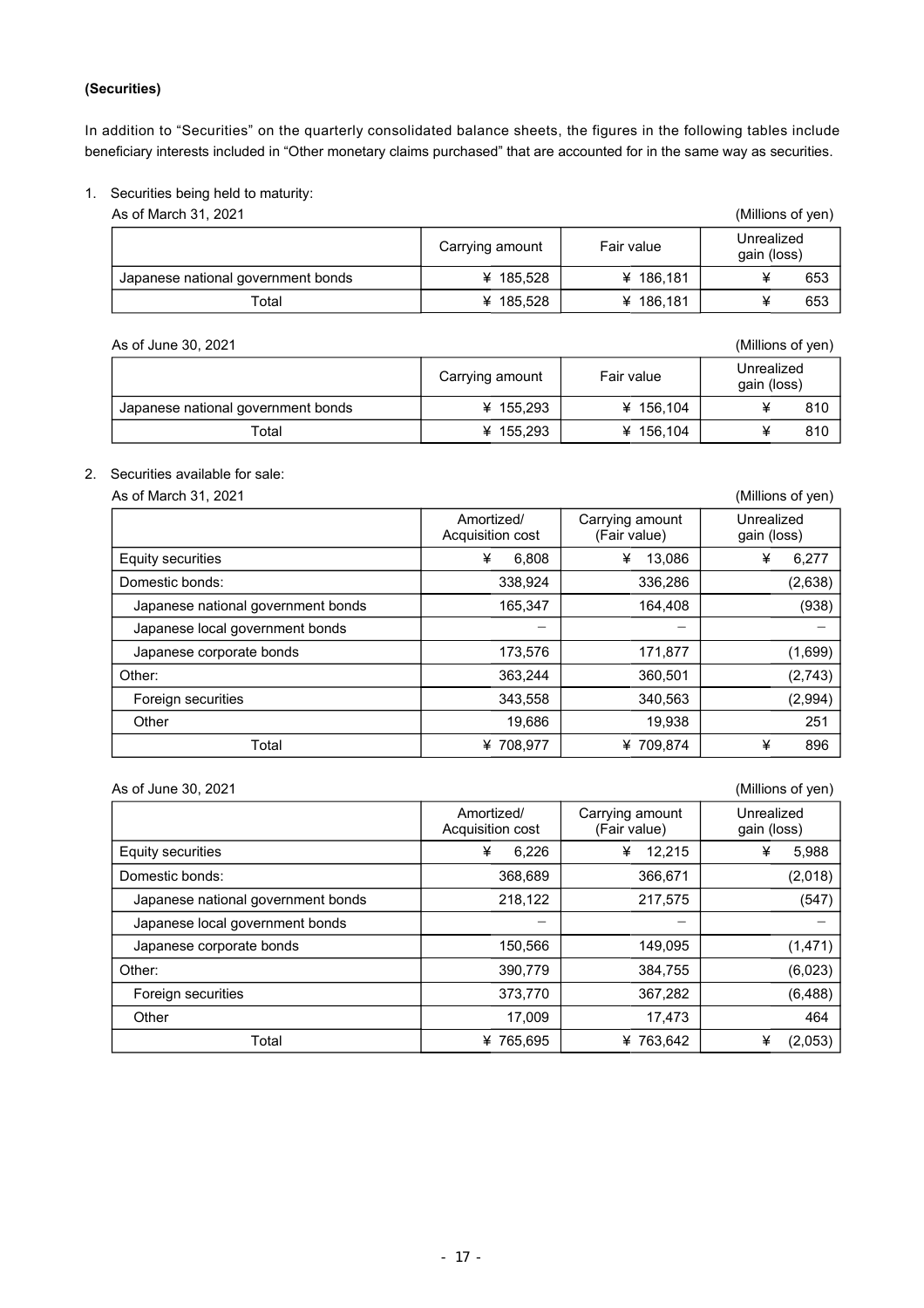(Note)

In the event individual securities experience a decline in fair value which is significant as compared to the acquisition cost of such securities, the securities are written down as the decline in fair value is deemed to be other than temporary, and the difference is recorded as an impairment loss.

Impairment loss on available-for-sale securities carried at fair value for the fiscal year ended March 31, 2021, was ¥151 million, which was related to Japanese corporate bonds.

 Impairment loss on available-for-sale securities carried at fair value for the three-month period ended June 30, 2021, was ¥759 million, which consisted of ¥361 million for equity securities and ¥397 million for other securities.

 The Group's rules for the determination of whether an other-than-temporary impairment has occurred differ by the obligor classification of the security issuer based upon the Group's self-assessment guidelines. The details of these rules are as follows:

| Securities issued by "legally bankrupt,"              | The fair value of securities is less than the amortized/acquisition |
|-------------------------------------------------------|---------------------------------------------------------------------|
| "virtually bankrupt" and "possibly bankrupt" obligors | cost                                                                |
| Securities issued by "need caution" obligors          | The fair value of securities declines by 30% or more compared to    |
|                                                       | the amortized/acquisition cost                                      |
| Securities issued by "normal" obligors                | The fair value of securities declines by 50% or more compared to    |
|                                                       | the amortized/acquisition cost                                      |

"Legally bankrupt" obligors are those who have already gone bankrupt from a legal and/or formal perspective.

 "Virtually bankrupt" obligors are those who have not yet legally or formally gone bankrupt but who are substantially in bankruptcy because they are in serious financial difficulties and are not deemed to be capable of restructuring.

 "Possibly bankrupt" obligors are those who are not yet in bankruptcy but are in financial difficulties and are very likely to go bankrupt in the future.

"Need caution" obligors are those who are in need of close attention because there are problems with their borrowings.

"Normal" obligors are those whose business conditions are favorable and who are deemed not to have any particular problems in their financial position.

#### **(Monetary assets held in trust)**

- 1. There were no monetary assets held in trust held to maturity as of March 31, 2021 and June 30, 2021.
- 2. Monetary assets held in trust other than for trading purposes and held to maturity:

| As of March 31, 2021                |                  |                 | (Millions of yen)         |
|-------------------------------------|------------------|-----------------|---------------------------|
|                                     | Acquisition cost | Carrying amount | Unrealized<br>gain (loss) |
| Other monetary assets held in trust | ¥ 389.880        | ¥ 387.138       | (2,742)                   |

#### As of June 30, 2021 (Millions of yen)

|                                     | Acquisition cost | Carrying amount | Unrealized<br>gain (loss) |
|-------------------------------------|------------------|-----------------|---------------------------|
| Other monetary assets held in trust | ¥ 393.599        | ¥ 390.898       | (2,700)                   |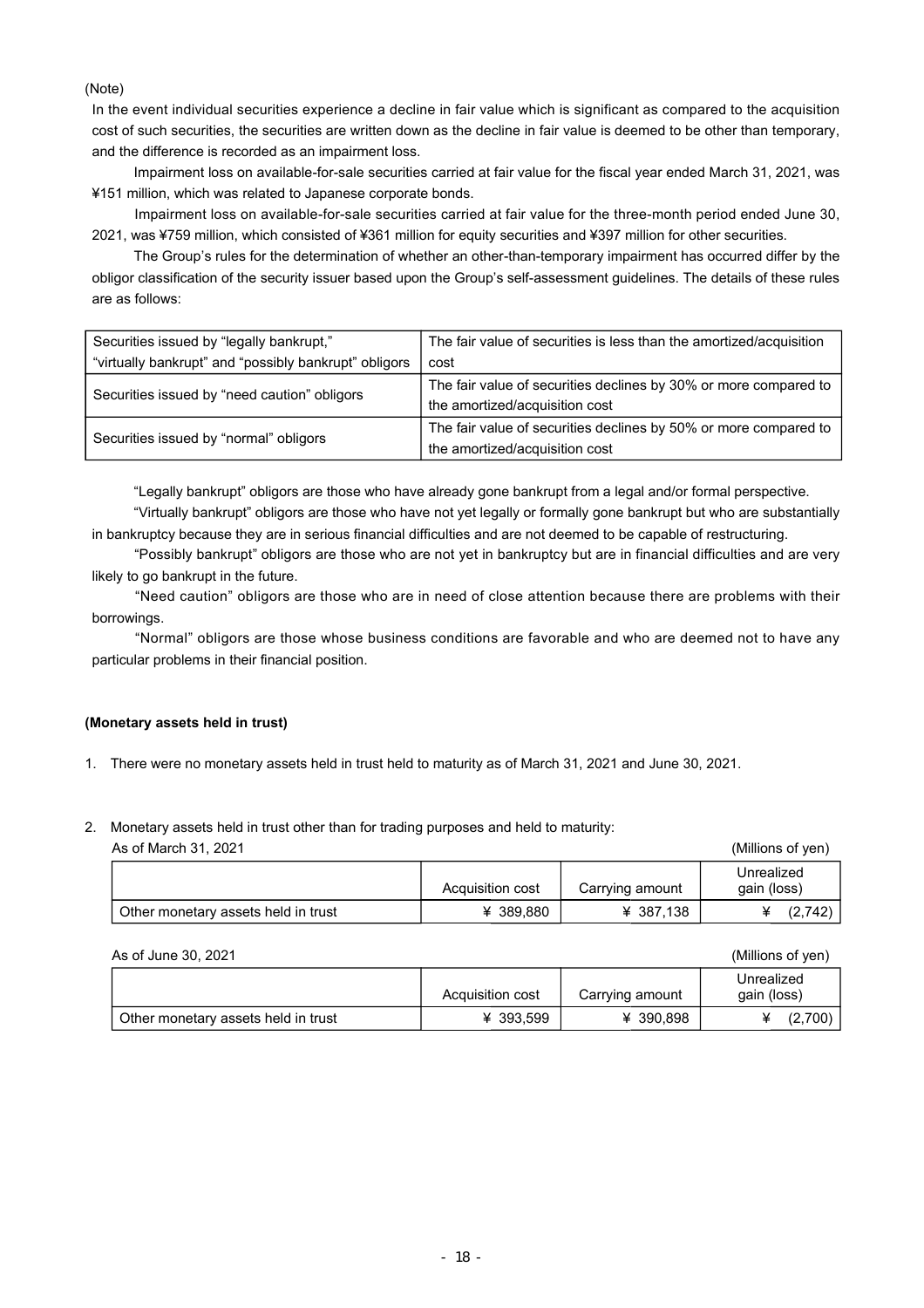#### **(Derivative transactions)**

At the end of previous consolidated fiscal year, fair values of derivatives are adjusted for credit risk and liquidity risk by directly reducing reasonably estimated reserves from relevant trading assets. The fair values of derivatives on the consolidated balance sheets as of March 31, 2021 are adjusted for credit risk by a reduction of ¥1,649 million and adjusted for liquidity risk by a reduction of ¥1,771 million. Regardless of this accounting treatment, the reduction of those risks is not reflected in the fair values shown in the following tables. At the end of the first quarter of the current consolidated fiscal year, as described in (Change in accounting policy), in accordance with paragraph 8 of "Accounting Standard for Fair Value Measurement," the Group has revised the fair value method to reflect the own credit risks and the counterparty's credit risks in the fair value of derivative transactions by making maximum use of relevant observable inputs estimated from derivatives and others traded in the market. As a result, the credit risk and liquidity risk are taken into consideration when calculating the fair value of relevant trading assets, etc., and the values shown in the following tables reflect those risk.

#### (1) Interest rate-related transactions:

| As of March 31, 2021 |                         |                                |             | (Millions of yen)         |
|----------------------|-------------------------|--------------------------------|-------------|---------------------------|
|                      | Contract type           | Contract/Notional<br>principal | Fair value  | Unrealized<br>gain (loss) |
| Listed               | Future contracts        | ¥<br>3,875                     | ¥           | ¥                         |
|                      | Interest rate options   |                                | -           |                           |
|                      | Forward contracts       |                                |             |                           |
| Over the             | Interest rate swaps     | 10,268,619                     | 12,913      | 12,913                    |
| counter              | Interest rate swaptions | 1,014,434                      | 5,601       | 5,829                     |
|                      | Interest rate options   | 39,393                         | 50          | 179                       |
|                      | Other                   |                                |             |                           |
|                      | Total                   |                                | ¥<br>18,567 | ¥<br>18,923               |

(Note) Derivatives included in the table above were measured at fair value and the unrealized gains and losses were recognized in income. Derivatives for which hedge accounting is adopted in accordance with "Accounting and Auditing Treatment of Accounting Standards for Financial Instruments in the Banking Industry" (Industry Committee Practical Guidelines No. 24, October 8, 2020, by the Japanese Institute of Certified Public Accountants (the "JICPA")) are excluded from the table above.

| As of June 30, 2021 |                         |                                              |            |   |                 |   | (Millions of yen)         |
|---------------------|-------------------------|----------------------------------------------|------------|---|-----------------|---|---------------------------|
|                     | Contract type           | Contract/Notional<br>Fair value<br>principal |            |   |                 |   | Unrealized<br>gain (loss) |
| Listed              | Future contracts        | ¥                                            | 1,250      | ¥ | (0)             | ¥ | (0)                       |
|                     | Interest rate options   |                                              |            |   |                 |   |                           |
|                     | Forward contracts       |                                              |            |   |                 |   |                           |
| Over the            | Interest rate swaps     |                                              | 10,233,589 |   | 13,065          |   | 13,065                    |
| counter             | Interest rate swaptions |                                              | 996,430    |   | 2,758           |   | 3,063                     |
|                     | Interest rate options   |                                              | 39,011     |   | 24              |   | 153                       |
|                     | Other                   |                                              | —          |   | $\qquad \qquad$ |   |                           |
|                     | Total                   |                                              |            | ¥ | 15,847          | ¥ | 16,281                    |

(Note) Derivatives included in the table above were measured at fair value and the unrealized gains and losses were recognized in income. Derivatives for which hedge accounting is adopted in accordance with "Accounting and Auditing Treatment of Accounting Standards for Financial Instruments in the Banking Industry" (Industry Committee Practical Guidelines No. 24, October 8, 2020, by JICPA) are excluded from the table above.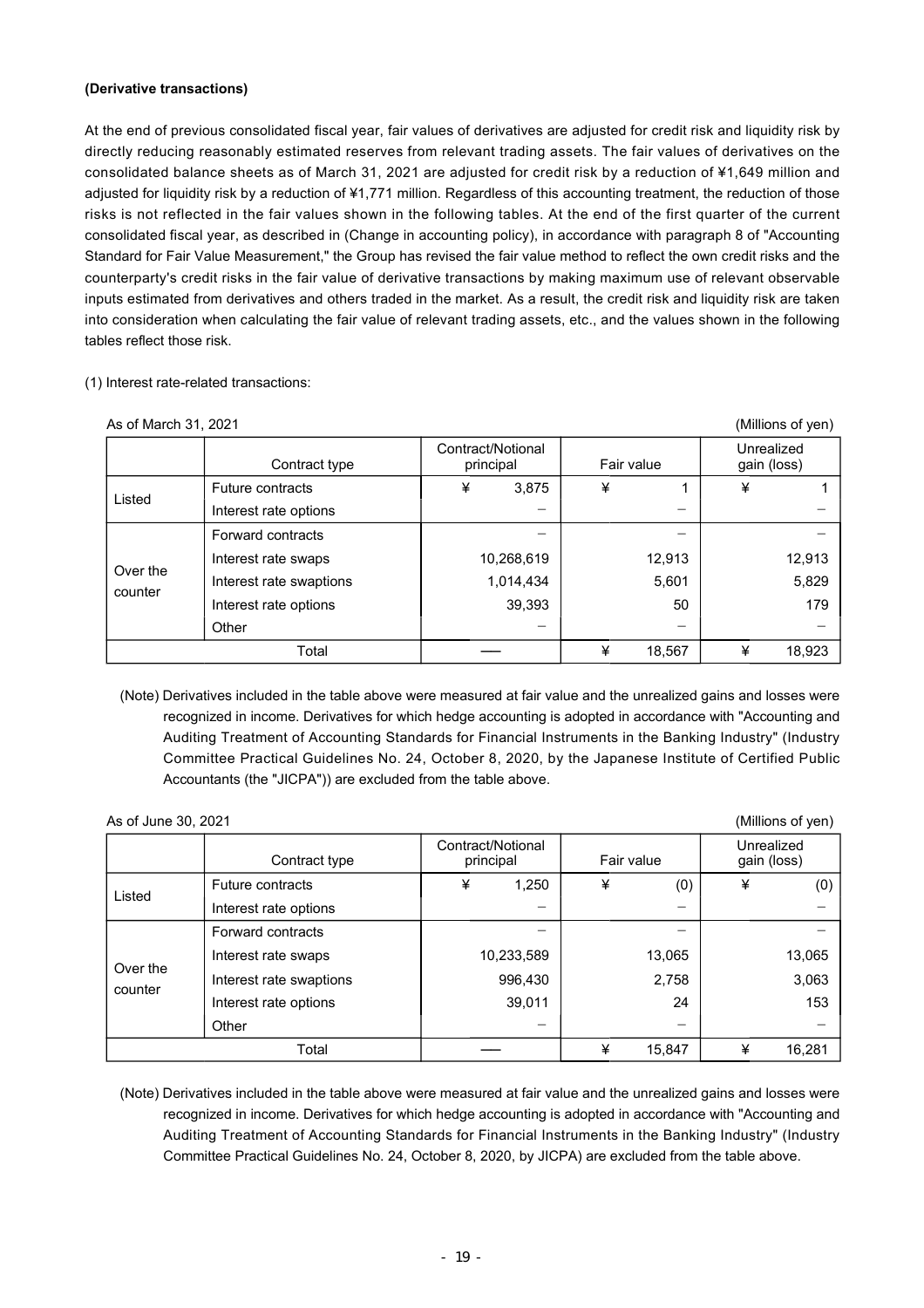#### (2) Currency-related transactions:

#### As of March 31, 2021 (Millions of yen)

|          | Contract type                      | Contract/<br>Notional<br>principal | Fair value    |   | Unrealized<br>gain (loss) |
|----------|------------------------------------|------------------------------------|---------------|---|---------------------------|
|          | Future foreign exchange contracts  |                                    |               |   |                           |
| Listed   | Currency options                   |                                    |               |   |                           |
|          | Currency swaps                     | ¥<br>592,556                       | ¥<br>(489)    | ¥ | (489)                     |
| Over the | Forward foreign exchange contracts | 1,661,919                          | (1,938)       |   | (1,938)                   |
| counter  | Currency options                   | 1,420,471                          | (6, 702)      |   | 3,970                     |
|          | Other                              |                                    | —             |   |                           |
|          | Total                              |                                    | ¥<br>(9, 129) | ¥ | 1,542                     |

(Note) Derivatives included in the table above were measured at fair value and the unrealized gains and losses were recognized in income. Fund swap transactions and currency swap transactions for which hedge accounting is adopted in accordance with "Accounting and Auditing Treatment of Accounting Standards for Foreign Exchange Transactions in the Banking Industry" (Industry Committee Practical Guidelines No. 25, October 8, 2020, by JICPA) are excluded from the table above.

As of June 30, 2021 (Millions of yen) Contract type Contract/ Notional<br>principal Fair value Unrealized gain (loss) Listed Future foreign exchange contracts Currency options Over the counter Currency swaps  $\frac{1}{2}$   $\frac{1}{2}$   $\frac{1}{2}$   $\frac{1}{2}$   $\frac{1}{2}$   $\frac{1}{2}$   $\frac{1}{2}$   $\frac{1}{2}$   $\frac{1}{2}$   $\frac{1}{2}$   $\frac{1}{2}$   $\frac{1}{2}$   $\frac{1}{2}$   $\frac{1}{2}$   $\frac{1}{2}$   $\frac{1}{2}$   $\frac{1}{2}$   $\frac{1}{2}$   $\frac{1}{2}$   $\frac{1}{2}$   $\frac{1}{$ Forward foreign exchange contracts 1,415,327 3,513 3,513 Currency options 1,385,553 (7,402) 1,463 Other  $-$  -  $-$  -  $-$  -  $-$  -  $-$  -  $-$  -  $-$  -  $-$  -  $-$  -  $-$  -  $-$  -  $-$  -  $-$  -  $-$  -  $-$  -  $-$  -  $-$  -  $-$  -  $-$  -  $-$  -  $-$  -  $-$  -  $-$  -  $-$  -  $-$  -  $-$  -  $-$  -  $-$  -  $-$  -  $-$  -  $-$  -  $-$  -  $-$  -  $-$  -  $-$  -  $-$  -Total ── ¥ (3,573) ¥ 5,292

(Note) Derivatives included in the table above were measured at fair value and the unrealized gains and losses were recognized in income. Fund swap transactions and currency swap transactions for which hedge accounting is adopted in accordance with "Accounting and Auditing Treatment of Accounting Standards for Foreign Exchange Transactions in the Banking Industry" (Industry Committee Practical Guidelines No. 25, October 8, 2020, by JICPA) are excluded from the table above.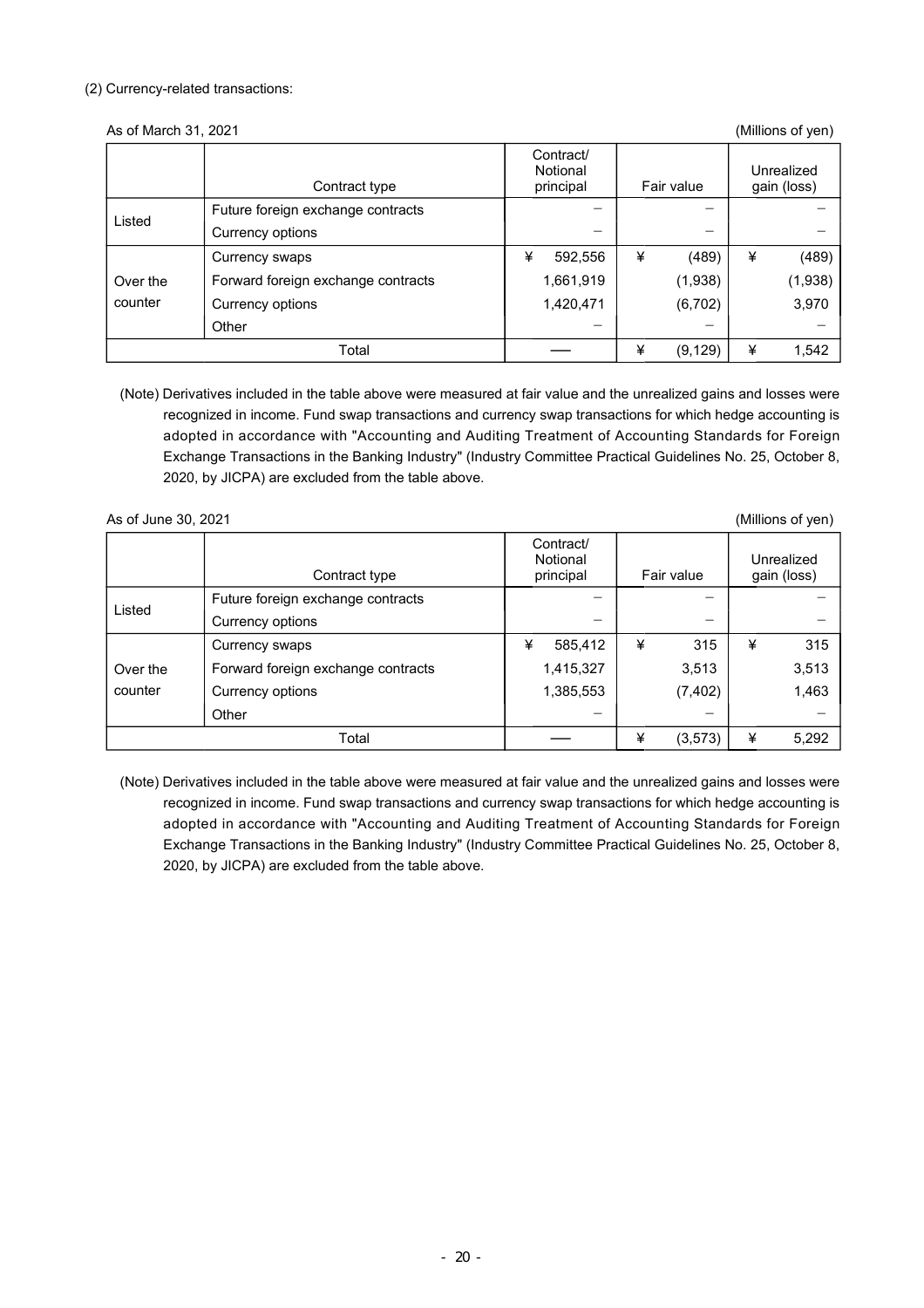#### (3) Equity-related transactions:

As of March 31, 2021

| (Millions of yen) |  |
|-------------------|--|
|                   |  |

|                     | Contract type        | Contract/Notional<br>principal | Fair value | Unrealized<br>gain (loss) |
|---------------------|----------------------|--------------------------------|------------|---------------------------|
| Listed              | Equity index futures | ¥<br>—                         | ¥<br>-     | ¥                         |
|                     | Equity index options |                                | –          |                           |
|                     | Equity options       |                                |            |                           |
| Over the<br>counter | Equity options       | -                              | -          |                           |
|                     | Equity index swaps   |                                | -          |                           |
|                     | Other                | –                              | —          |                           |
| Total               |                      |                                | ¥<br>—     | ¥                         |

(Note) Derivatives included in the table above were measured at fair value and unrealized gains and losses were recognized in income.

As of June 30, 2021 (Millions of yen) Contract type Contract/Notional Fair value Unrealized gain (loss) Listed Equity index futures  $\overline{\phantom{a}4\phantom{a}}\qquad \overline{\phantom{a}899\phantom{a}}\qquad \overline{\phantom{a}4\phantom{a}}\qquad \overline{\phantom{a}6\phantom{a}}\qquad \overline{\phantom{a}4\phantom{a}}\qquad \overline{\phantom{a}6\phantom{a}}\qquad \qquad (6)$ Equity index options  $-$ Equity options  $-$ Over the counter Equity options  $-$ Equity index swaps  $\begin{vmatrix} 1 & 1 & 1 \\ 1 & 1 & 1 \\ 1 & 1 & 1 \end{vmatrix}$   $\begin{vmatrix} -1 & 1 & 1 \\ 1 & 1 & 1 \\ 1 & 1 & 1 \end{vmatrix}$ Other - - - Total ── ¥ (6) ¥ (6)

(Note) Derivatives included in the table above were measured at fair value and unrealized gains and losses were recognized in income.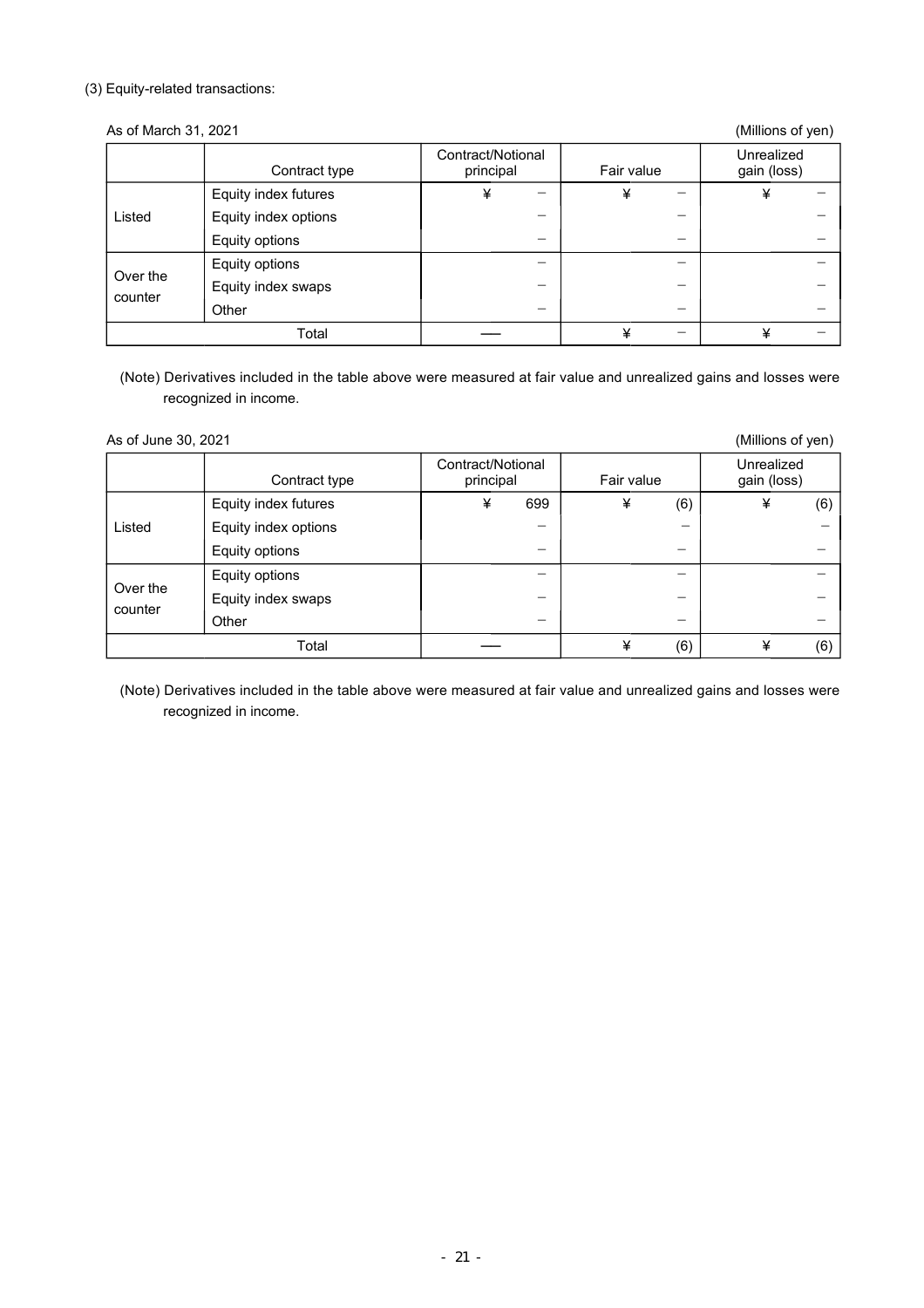#### (4) Bond-related transactions:

| As of March 31, 2021<br>(Millions of yen) |                      |                           |         |         |  |  |  |  |  |
|-------------------------------------------|----------------------|---------------------------|---------|---------|--|--|--|--|--|
|                                           | Contract type        | Unrealized<br>gain (loss) |         |         |  |  |  |  |  |
| Listed                                    | <b>Bond futures</b>  | ¥ 37,171                  | 13<br>¥ | ¥<br>13 |  |  |  |  |  |
|                                           | Bond futures options |                           | –       |         |  |  |  |  |  |
| Over the                                  | Bond options         |                           | –       |         |  |  |  |  |  |
| counter<br>Other                          |                      |                           | —       |         |  |  |  |  |  |
|                                           | Total                |                           | 13<br>¥ | ¥<br>13 |  |  |  |  |  |

(Note) Derivatives included in the table above were measured at fair value and the unrealized gains and losses were recognized in income.

| As of June 30, 2021 |                      |            |                           | (Millions of yen) |
|---------------------|----------------------|------------|---------------------------|-------------------|
|                     | Contract type        | Fair value | Unrealized<br>gain (loss) |                   |
| Listed              | <b>Bond futures</b>  | ¥ 33,410   | ¥                         | ¥                 |
|                     | Bond futures options |            |                           |                   |
| Over the            | Bond options         |            |                           |                   |
| counter             | Other                |            |                           |                   |
|                     | Total                |            | ¥                         | ¥                 |

(Note) Derivatives included in the table above were measured at fair value and the unrealized gains and losses were recognized in income.

(5) There were no commodity derivatives transactions as of March 31, 2021 and June 30, 2021.

(6) Credit derivatives transactions:

As of March 31, 2021 (Millions of yen)

|          | Contract type          | Contract/Notional<br>principal | Fair value |  | Unrealized<br>gain (loss) |  |  |     |
|----------|------------------------|--------------------------------|------------|--|---------------------------|--|--|-----|
| Over the | Credit default options | 70.000                         |            |  | 732                       |  |  | 732 |
| counter  | Other                  |                                |            |  |                           |  |  |     |
| Total    |                        |                                |            |  | 732                       |  |  | 732 |

(Note) Derivatives included in the table above were measured at fair value and the unrealized gains and losses were recognized in income.

As of June 30, 2021 (Millions of yen)

|          | Contract type          | Contract/Notional<br>principal |        | Fair value | Unrealized<br>gain (loss) |     |  |
|----------|------------------------|--------------------------------|--------|------------|---------------------------|-----|--|
| Over the | Credit default options | ¥                              | 67,000 | 688        |                           | 688 |  |
| counter  | Other                  |                                | —      | —          |                           |     |  |
|          | Total                  |                                |        | 688        |                           | 688 |  |

(Note) Derivatives included in the table above were measured at fair value and the unrealized gains and losses were recognized in income.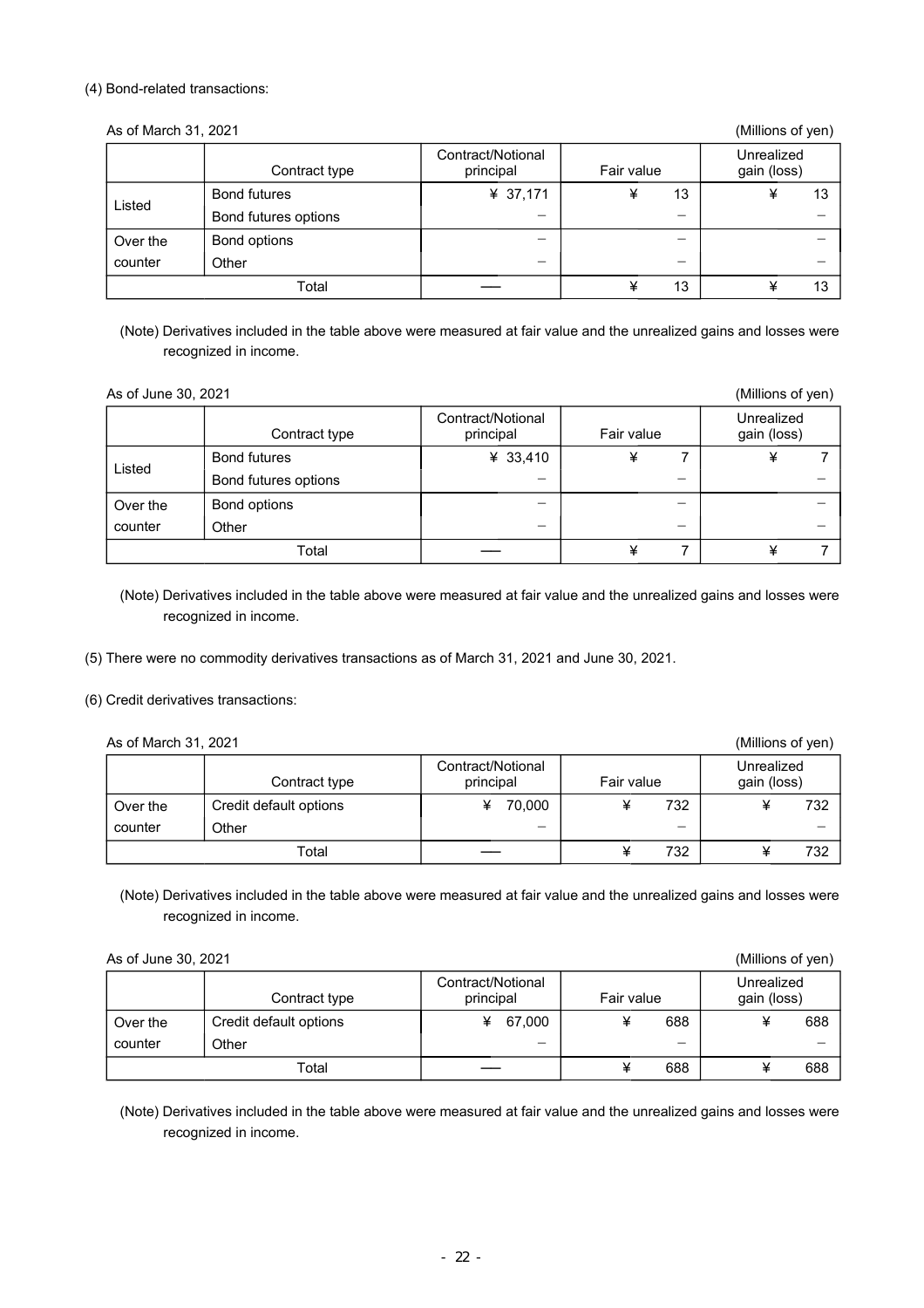#### **(Revenue Recognition)**

Information on disaggregated revenue from contracts with customers

Information on disaggregated revenue from contracts with customers, which were allocated to each reportable segment, for three-month period ended June 30, 2021 were as follows.

| (Millions of yen)     |                 |                               |              |             |                     |                |  |  |  |  |  |  |  |
|-----------------------|-----------------|-------------------------------|--------------|-------------|---------------------|----------------|--|--|--|--|--|--|--|
|                       |                 | <b>Institutional Business</b> |              |             |                     |                |  |  |  |  |  |  |  |
|                       | Corporate       | Structured                    | Principal    | Showa       |                     | Other Global   |  |  |  |  |  |  |  |
|                       | <b>Business</b> | Finance                       | Transactions | Leasing     | <b>Markets</b>      | <b>Markets</b> |  |  |  |  |  |  |  |
| Fees and              |                 |                               |              |             |                     |                |  |  |  |  |  |  |  |
| commissions           | 298<br>¥        | ¥<br>277                      | ¥<br>133     | ¥<br>101    | $\overline{7}$<br>¥ | 392<br>¥       |  |  |  |  |  |  |  |
| income $1,5$          |                 |                               |              |             |                     |                |  |  |  |  |  |  |  |
| Other business        | 142             | 9                             | 32           |             | 18                  |                |  |  |  |  |  |  |  |
| income <sup>2,5</sup> |                 |                               |              | 1,248       |                     |                |  |  |  |  |  |  |  |
| Ordinary income       |                 |                               |              |             |                     |                |  |  |  |  |  |  |  |
| from contracts with   | 440             | 287                           | 165          | 1,349       | 25                  | 392            |  |  |  |  |  |  |  |
| customers             |                 |                               |              |             |                     |                |  |  |  |  |  |  |  |
| Ordinary income       |                 |                               |              |             |                     |                |  |  |  |  |  |  |  |
| other than the        | 7,066           | 19,970                        | 2,204        | 23,328      | 8,255               | 520            |  |  |  |  |  |  |  |
| above $3,5$           |                 |                               |              |             |                     |                |  |  |  |  |  |  |  |
| Ordinary income       |                 |                               |              |             |                     |                |  |  |  |  |  |  |  |
| from external         | 7,507<br>¥      | ¥<br>20,257                   | 2,369<br>¥   | ¥<br>24,678 | 8,281<br>¥          | ¥<br>912       |  |  |  |  |  |  |  |
| customers             |                 |                               |              |             |                     |                |  |  |  |  |  |  |  |

#### (Millions of yen)

|                       |   | <b>Individual Business</b> |                         |         |                  |          |            |          | Corporate/Other |                 |    |          |                    |   |        |
|-----------------------|---|----------------------------|-------------------------|---------|------------------|----------|------------|----------|-----------------|-----------------|----|----------|--------------------|---|--------|
|                       |   |                            | <b>Consumer Finance</b> |         |                  |          |            |          |                 |                 |    |          |                    |   |        |
|                       |   | Retail                     |                         | Shinsei | <b>APLUS</b>     |          | Other      |          |                 | Overseas        |    |          |                    |   |        |
|                       |   | Banking                    | Financial               |         | <b>FINANCIAL</b> |          | Individual |          |                 | <b>Business</b> |    | Treasury | Other <sup>4</sup> |   | Total  |
| Fees and              |   |                            |                         |         |                  |          |            |          |                 |                 |    |          |                    |   |        |
| commissions           | ¥ | 2,129                      | ¥                       | 410     | ¥                | 3,587    | ¥          | 162      | ¥               | $\mathbf 0$     | ¥  | 6        | (226)<br>¥         | ¥ | 7,279  |
| income <sup>1,5</sup> |   |                            |                         |         |                  |          |            |          |                 |                 |    |          |                    |   |        |
| Other business        |   |                            |                         |         |                  | 3,071    |            | $\Omega$ |                 |                 |    | 228      | (177)              |   | 4,575  |
| income <sup>2,5</sup> |   |                            |                         |         |                  |          |            |          |                 |                 |    |          |                    |   |        |
| Ordinary income       |   |                            |                         |         |                  |          |            |          |                 |                 |    |          |                    |   |        |
| from contracts with   |   | 2,129                      |                         | 410     |                  | 6,659    |            | 163      |                 | 0               |    | 235      | (404)              |   | 11,854 |
| customers             |   |                            |                         |         |                  |          |            |          |                 |                 |    |          |                    |   |        |
| Ordinary income       |   |                            |                         |         |                  |          |            |          |                 |                 |    |          |                    |   |        |
| other than the        |   | 6,266                      |                         | 18,487  |                  | 13,614   |            | 988      |                 | 4,666           |    | (5, 104) | (19, 733)          |   | 80,532 |
| above $3,5$           |   |                            |                         |         |                  |          |            |          |                 |                 |    |          |                    |   |        |
| Ordinary income       |   |                            |                         |         |                  |          |            |          |                 |                 |    |          |                    |   |        |
| from external         | ¥ | 8,395                      | ¥                       | 18,898  |                  | ¥ 20,274 | ¥          | 1,152    | ¥               | 4,666           | l¥ | (4,868)  | ¥ $(20, 137)$      | ¥ | 92,387 |
| customers             |   |                            |                         |         |                  |          |            |          |                 |                 |    |          |                    |   |        |

(Notes)

1. "Fees and commissions income" are mainly from sales of mutual funds and insurances in "Retail Banking" and from collection agent service in the payment business in "APLUS FINANCIAL."

2. "Other business income" are mainly from sales of used construction machines, etc. in "Showa Leasing" and merchant fees and annual membership fees in the credit card business in "APLUS FINANCIAL."

3. "Ordinary income other than the above" includes revenue from transactions defined in "Accounting Standard for Financial Instruments" (ASBJ Statement No.10, revised on July 4, 2019) and "Accounting Standard for Lease Transactions" (ASBJ Statement No.13, revised on March 30, 2007).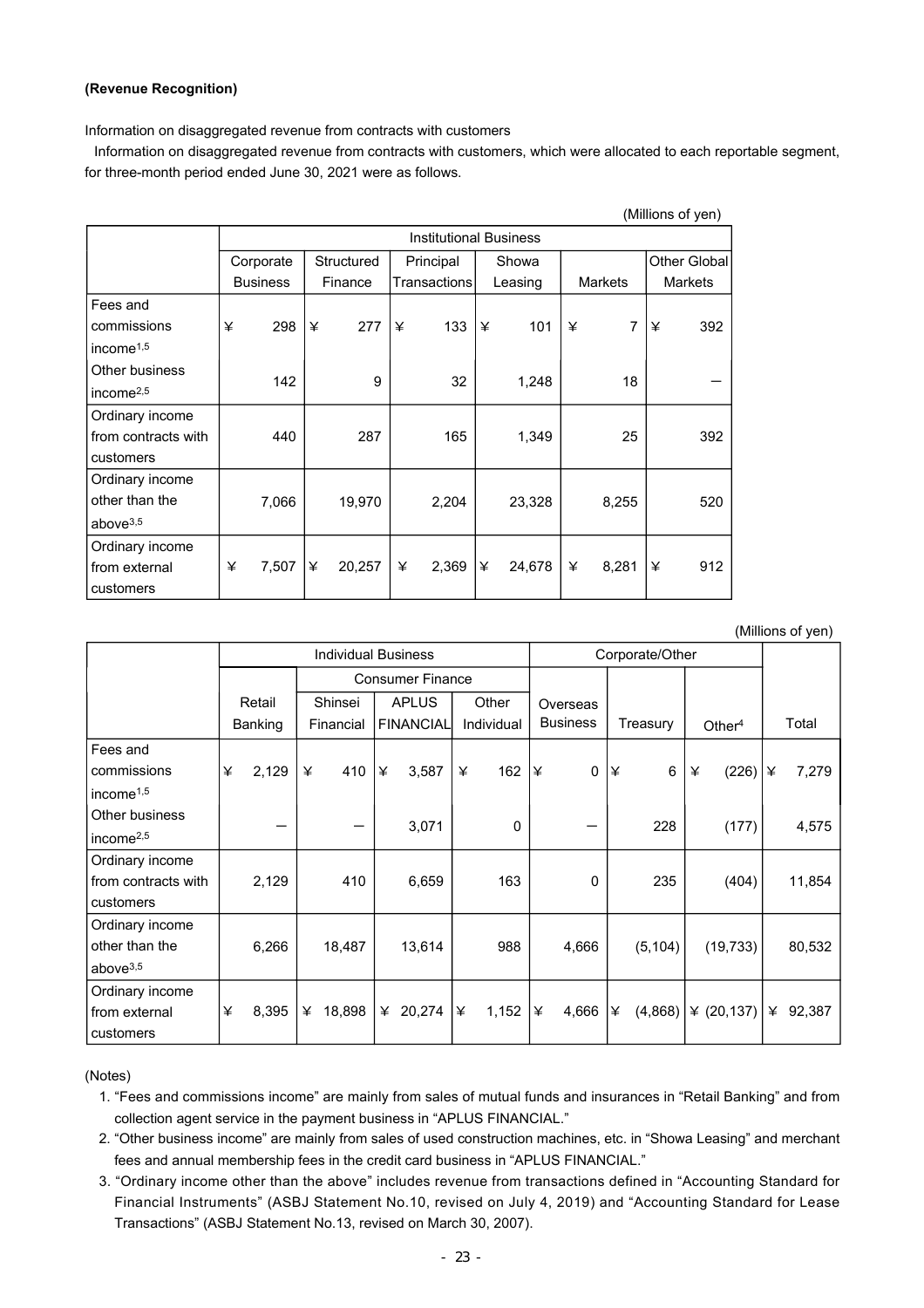- 4. "Other" under the Corporate/Other includes revenues which are not included in our reportable segments and elimination amounts of inter-segment transactions.
- 5. Revenues relating to each reportable segment are allocated based on our rational standard.